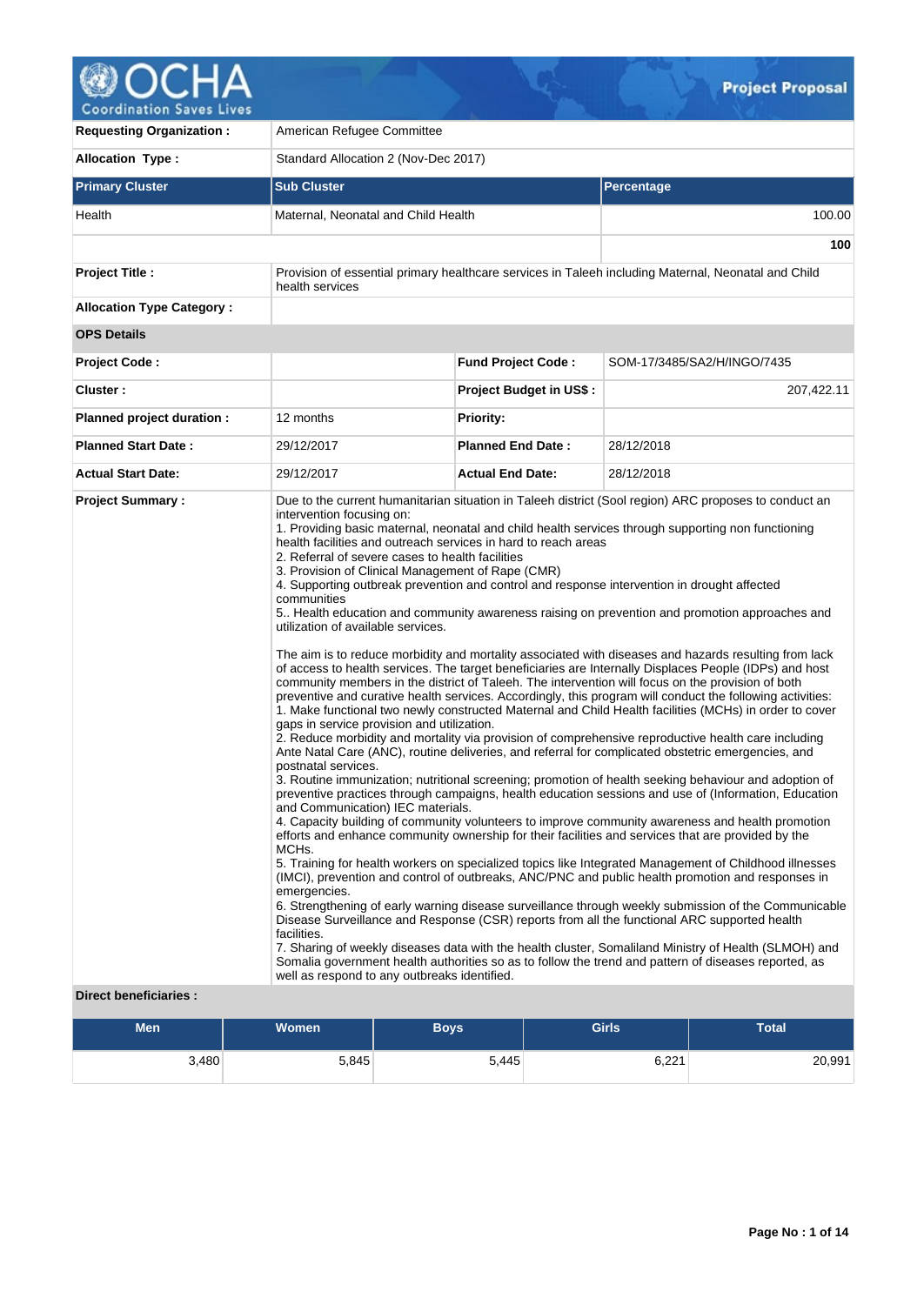## **Other Beneficiaries :**

| <b>Beneficiary name</b>      | <b>Men</b> | <b>Women</b> | <b>Boys</b> | <b>Girls</b> | <b>Total</b> |
|------------------------------|------------|--------------|-------------|--------------|--------------|
| Internally Displaced People  | 190        | 334          | 312         | 335          | 1,171        |
| Women of Child-Bearing Age   | 0          | 1,461        |             |              | 1,461        |
| Children under 5             | 0          |              | 498         | 622          | 1,120        |
| Pregnant and Lactating Women | 0          | 492          |             |              | 492          |

## **Indirect Beneficiaries :**

An estimated 30,500 people in Taleeh district and the surrounding areas, who have reasonable access to the proposed health facilities (MCHs) and who will also indirectly benefit from the increased health status of the population coming from villages around the two locations. In addition, pastoralists whom are moving place to place who also utilizes the health care services.

## **Catchment Population:**

According to a recent report published by FSNAU and Somaliland government, the entire population of Taleeh district, estimated to be 66,000 (PESS, 2014), is affected by the drought. However, this project especially targets those whom are living in the proximity of the two proposed MCHs (Arrolay and Lasacurdin). IDPs that may reside in these areas will also access these services.

#### **Link with allocation strategy :**

The proposed project directly contributes to Cluster Objectives: 1) Improved access to essential life-saving health services (quality primary and secondary health care) for crisis-affected populations aimed at reducing avoidable morbidity and mortality, and 2) contribute to the reduction of maternal and child morbidity and mortality.

The Proposed project addresses humanitarian needs by providing life-saving and life-sustaining assistance to the vulnerable population affected by drought in the district of Taleeh. In addition to this, four areas that ARC focus on includes:

1. Providing basic maternal, neonatal and child health services through supporting non functioning health facilities and outreach services in hard to reach areas

2. Referral of severe cases to health facilities

3. Provision of CMR

4. Supporting outbreak prevention and control and response intervention in drought affected communities

5. Health education and community awareness raising on prevention and promotion approaches and utilization of available services.

## **Sub-Grants to Implementing Partners :**

| <b>Partner Name</b>                                    |                                                                          | <b>Partner Type</b>  |  | <b>Budget in US\$</b>       |  |  |  |  |  |
|--------------------------------------------------------|--------------------------------------------------------------------------|----------------------|--|-----------------------------|--|--|--|--|--|
|                                                        |                                                                          |                      |  |                             |  |  |  |  |  |
| Other funding secured for the same project (to date) : |                                                                          |                      |  |                             |  |  |  |  |  |
|                                                        | <b>Other Funding Source</b>                                              |                      |  | <b>Other Funding Amount</b> |  |  |  |  |  |
|                                                        |                                                                          |                      |  |                             |  |  |  |  |  |
| Organization focal point:                              |                                                                          |                      |  |                             |  |  |  |  |  |
| <b>Name</b>                                            | <b>Title</b>                                                             | <b>Email</b>         |  | Phone                       |  |  |  |  |  |
| Adan Adar                                              | <b>Country Director</b>                                                  | adana@arcrelief.org  |  | +254704595491               |  |  |  |  |  |
| Agnes Geijer                                           | Climate Change<br>Adaptation and<br>Programme Development<br>Coordinator | agnesg@arcrelief.org |  | +254790999267               |  |  |  |  |  |
| <b>BACKGROUND</b>                                      |                                                                          |                      |  |                             |  |  |  |  |  |
| 1. Humanitarian context analysis                       |                                                                          |                      |  |                             |  |  |  |  |  |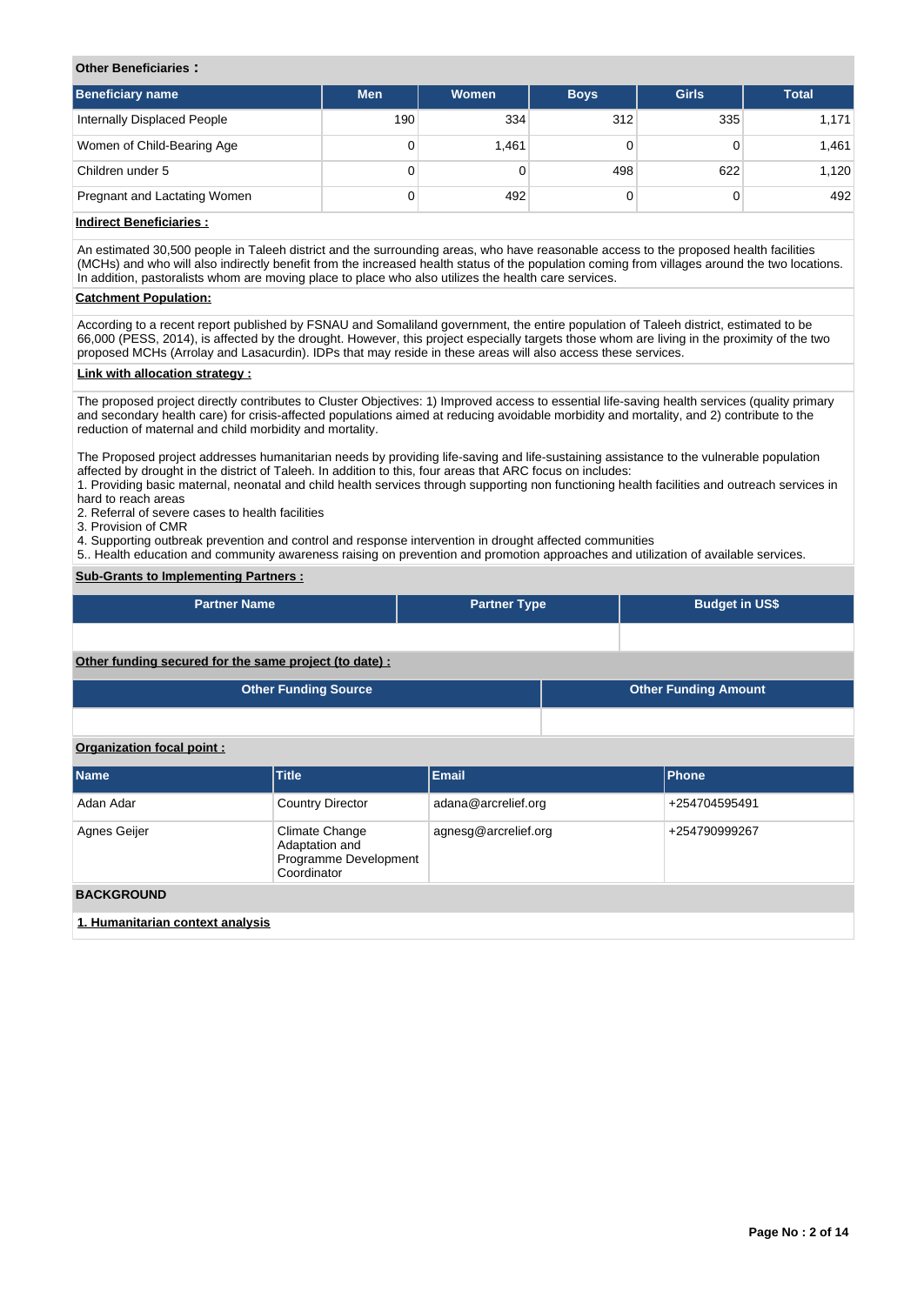Somalia's health system has significantly underperformed for many years because of the longstanding conflict and instability. The health sector experienced a further decline in 2017 due to the impacts of the drought and worsening humanitarian crisis. This has increased a burden to a population with an already poor health, leading to increased levels of malnutrition across the country. The situation was further exacerbated by an AWD/ cholera outbreak earlier this year. This outbreak entailed that over 78,000 cases where reported. There has also been an outbreak of measles with a resulting 19,000 cases reported. The risks to individual and population health from malnutrition, diseases such as measles and the possibility of a resurgence of AWD/cholera outbreak as a consequence of Deyr 2017 rains and poor hygiene and sanitation is estimated to remain through to the end of 2017 and early 2018. This is beyond excess avoidable morbidity and mortality occurring as a consequence of major gaps in health service availability, accessibility and utilization.

Young children and women of child-bearing age disproportionally bear the brunt of the protracted health crisis across Somalia. Amongst children under the age of 5 years, 42% were stunted whilst 13.2 % were wasted. Both the under-5 mortality rate of 137/1000 as well as maternal mortality ratio of 732/100,000 live births, were the highest in the region. Needs are especially high amongst IDPs and in areas controlled by non-state armed actors, where access to health services is either absent or extremely limited. Also amongst underserved, rural areas where drought is most severe. This includes the district of Taleeh. Taleeh district has one of the highest prevalence of acute malnutrition recorded at 20.8%. Sustained humanitarian assistance has provided a mitigating effect to more extreme outcomes in many areas, though persistent drought threatens recovery of normal livelihoods, and further deterioration in food security is likely through May 2018. This situation will directly affect the nutrition and health status of people living in Somaliland. The Health Cluster estimates that approximately 3.3 million people need access to emergency health care. According to the REACH report in Sool region (including the district of Taleeh), more than 65% of the population no access to basic and essential health services.

According to Somaliland ministry of Planning and Rehabilitation in Taleeh district is among the most affected districts throughout Somaliland by the drought, due to the dependence of climate vulnerable livelihoods, in particular pastoralism, its land locked geo-position as well as lack of access to Health and WASH services. The population in the district are heavily reliant on the seasonal rainfalls, which has been reported being below the normal average in the last four seasons (2 years). This has damaged or placed pressure on the limited existing water facilities, which consequently has lead to human diseases, threatening malnutrition rates and undue animal loss. Increasing access to Health services are thus essential in order to mitigate the situation.

#### **2. Needs assessment**

Somalia has one of the highest infant and child mortality rates in the world. According to the Multiple Indicator Cluster Survey (MICS) results from 2011, the total infant mortality rate is 72 deaths per one thousand live births and the under-five mortality rate is 91 deaths per thousand live births. This is even higher among the rural populations due to limited access to health services. Immunization coverage is also extremely low; according to Ministry of Health (MOH) administrative data in 2016/17 of Taleeh region, only about 21% of children under one year have received BCG vaccination, 23% have received Penta 3 vaccination, and only about 20% have received measles vaccination. Accordingly, the health sector suffers from a number of structural challenges like poor health and water infrastructure, three decades of lack of governance, and recurrent administrative and intra-clan conflicts which have imposed logistical and technical challenges of prior interventions until very recent.

As such, the recurrent droughts have exacerbated an already volatile situation. The inter agency drought assessment from November 2016, led by NERAD and facilitated by OCHA, highlighted that 46% of the residents in the region has difficulty or no access to a health facility. However, according to REACH (Somalia Joint Multi-cluster need assessment, July-September 2017), access to health care for the nearest districts in Sool region have shown to be increasing (Lasanod 66% and Hudun 31% - Hudun is showing better than the rest three districts of Taleeh). According to SARA survey (Service Availability and Readiness Assessment) conducted by WHO and Ministry of Health Somaliland in 2016, Taleeh health care system is one of the worst districts in Somaliland, mainly due to limited number of health facilities; quality of the service delivery; quality and number of number qualified human resources, problem related with drugs and supplies; low community awareness; and low utilization of the available health services. The potential health impacts brought on by prolonged drought can be devastating, especially considering the state of low resilience among the population.

One of the most pressing issues brought about by drought is food insecurity and the acute malnutrition that often results. Addressing malnutrition, however, is not enough. The malnutrition-infection cycle, in which infection with a pathogen reduces nutritional status and poor nutritional status reduces an individual's ability to fight off pathogens, must be broken via robust primary healthcare interventions, immunization, and disease surveillance, with integrated nutrition. In Taleeh region, an ARC team visited 18 most affected drought-affected villages out of the 28 villages in the district including Arooley, Baar Madoobeye, Taleeh town,Buq-Dheer, Caanalskax, Carmo, Dhummay, Godaalo, Halin, Higlo Ceelcowsle, Kal-Cad, Kalnool, Karingarfod, Laanle, Laasourdan, Sarmanyo and Shahda. In these villages, there are only four MCHs, none providing full and comprehensive maternal, neonatal and child services nor HMIS. The team observed that there are a limited number of health facilities, poor access to health services, shortage of supply and medicine, shortage of health workers. To sum up, there are 4 functional MCHs (Taleh, Sarmanyo, shaxada and Godale), 2 newly construction and non-functional (Arrole and Lasacurdin), and 5 Primary Health Care Units (Health posts). Taleeh has 1 district hospital but it is not fully functional

#### **3. Description Of Beneficiaries**

This project will focus on communities in Taleeh district, particularly Arolay and Lasacurdin and surrounding catchment areas. Apart from the local communities, IDPs and pastoralists can also be considered as target beneficiaries of the project. The population of Taleeh district has extensive experienced with repeated droughts for the last two years, but has limited coping capacity due to socio-economic vulnerability and lack of access basic social services. More than 65% of the population has no accesses to modern health care services. In this project, 5,845 women reproductive age group will be the direct beneficiary of the two MCHs. In addition, 5445 boys and 6221 girls will also targeted during the implementation of the project. Accordingly, during the project implementation, pastoralists and IDPs will also receive access to the provided services. 498 boys and 622 girls of the age under five are also utilizing the services. 492 pregnant and lactating mothers will also use the services.

## **4. Grant Request Justification**

In order to curb further disease transmissions and reduce mortality and morbidity rates in Taleeh district, ARC will implement an essential and basic primary healthcare package including an emergency health intervention targeting the population living in the district that are affected by the repeated droughts. In order to facilitate access to sustainable basic services and improve response to the communities as well as reduce case fatality rates, ARC will boost the profession of static health facility services with limited outreach activities and lifesaving capacity in the health sector through supporting 2 MCHs. This package will focus on treatment of diseases (outpatients services); Maternal health including neonatal; child immunization, child health; nutritional screening, provision of pharmaceuticals; CMR, prevention and control of outbreaks; health education; and referral of complicated and severe cases. Accordingly ARC will make the two non-functional MCHs functional (Arolay and Lasacurdin) and provide intensified supportive supervision for timely and accurate disease surveillance in coordination with the MOH, and the Health Cluster, with special focus on maternal, neonatal and child health services.

#### **5. Complementarity**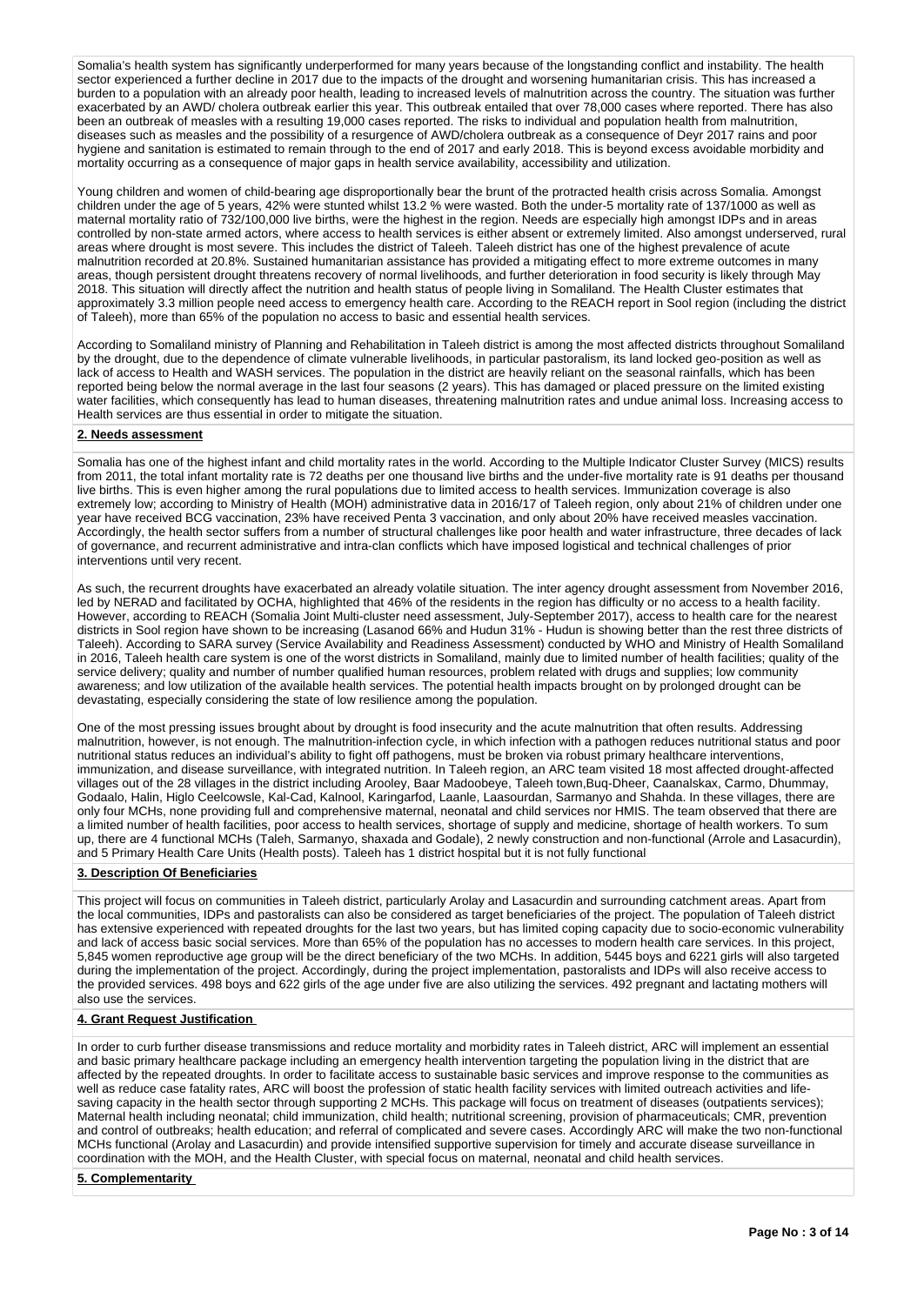The proposed health project will be complemented by the on-going ARC health interventions in Sool region. In Sool region, ARC is supporting 4 MCHs (Godale, Karin Dabayl weyn, Dharkayn Geenyo and Gambadhe) and 4 mobile clinics (one in east Hudan district and one in south-east of Lasanod districts and 2 in Buhodle district). In addition, ARC secured and completed the preparation to start 1 MCH and 2 MCs in Erigavo district (Sanaag regions), one MC in Lasanaod (Sool region) and 1 MC in Buro (Togdheer region). In Taleeh, ARC supports Godale MCH. In addition, to this, ARC implemented WASH projects in Taleeh district including rehabilitation of Boreholes and spring wells, solar system installations, school WASH activities, and emergency water tracking activities. The role of the MOH will be on facilitation, coordination and oversight during the project implementation. MOH will take lead in the training of health care workers and also take part in the health education and promotion through their volunteers. The project will also be complemented by ARC's on-going WASH interventions in the area. There is cluster coordination mechanism in place for Cluster IPs working in Sool that is coordinated by health emergency sub-cluster meetings at Lasanod region and at MOH (central) in Hargeisa. The forum, which is established at MOH, is responsible to coordinate, organize and map all activities related to health activities in Sool region. IPs working in Sool region, also have weekly meeting in Lasanod town with the coordination of Sool Regional Medical office. ARC has established field office and guesthouse in Lasanood with 105 staff (66 are health workers working in the MCHs and MCs).

## **LOGICAL FRAMEWORK**

#### **Overall project objective**

Improved access to essential primary healthcare and life-saving health services aimed at reducing avoidable morbidity and mortality in Taleh district of Sool region

| ∣Health                                                                                                                                                                                             |                                                                                                                                                                                                     |                                 |
|-----------------------------------------------------------------------------------------------------------------------------------------------------------------------------------------------------|-----------------------------------------------------------------------------------------------------------------------------------------------------------------------------------------------------|---------------------------------|
| <b>Cluster objectives</b>                                                                                                                                                                           | <b>Strategic Response Plan (SRP) objectives</b>                                                                                                                                                     | <b>Percentage of activities</b> |
| Improved access to essential lifesaving<br>health services (quality primary and<br>secondary health care) for crisis-affected<br>populations aimed at reducing avoidable<br>morbidity and mortality | 2017-SO1: Provide life-saving and life-<br>sustaining integrated multi-sectoral<br>assistance to reduce acute humanitarian<br>needs and reduce excess mortality among<br>the most vulnerable people | 35                              |
| To contribute to the reduction of maternal<br>and child morbidity and mortality                                                                                                                     | 2017-SO1: Provide life-saving and life-<br>sustaining integrated multi-sectoral<br>assistance to reduce acute humanitarian<br>needs and reduce excess mortality among<br>the most vulnerable people | 35                              |
| Strengthened and expanded early warning<br>disease detection to mitigate, detect and<br>respond to disease outbreaks in a timely<br>manner                                                          | 2017-SO1: Provide life-saving and life-<br>sustaining integrated multi-sectoral<br>assistance to reduce acute humanitarian<br>needs and reduce excess mortality among<br>the most vulnerable people | 30                              |
|                                                                                                                                                                                                     | According to AlexandAccord Alterties - ABAb access that the different conditions of the discussion of the Contract Library                                                                          |                                 |

**Contribution to Cluster/Sector Objectives :** ARC's proposed project will directly contribute to the three cluster objectives. People with no access to primary healthcare services and affected by the repeated droughts as well as surrounding neighborhoods will have improved access to essential and basic primary health services, while maternal and child morbidity and mortality will be reduced through provision of comprehensive maternal, neonatal and child services

#### **Outcome 1**

Increased access to and quality of health services to prevent and control communicable disease and improve reproductive, maternal, and child health

## **Output 1.1**

## **Description**

Establishing two Mother and Child Health Centers (MCHs) to provide basic health care services to improve maternal and child health care in Taleh district of Sool region

## **Assumptions & Risks**

| <b>Indicators</b>                                |                                                      |                                                                                                                                           |                                                 |  |  |  |                |  |
|--------------------------------------------------|------------------------------------------------------|-------------------------------------------------------------------------------------------------------------------------------------------|-------------------------------------------------|--|--|--|----------------|--|
|                                                  |                                                      |                                                                                                                                           | <b>End cycle beneficiaries</b>                  |  |  |  | End<br>cycle   |  |
| Code                                             | <b>Cluster</b>                                       | <b>Indicator</b>                                                                                                                          | <b>Boys Girls</b><br><b>Men</b><br><b>Women</b> |  |  |  | <b>Target</b>  |  |
| Indicator 1.1.1                                  | Health                                               | Number of consultations per clinician per day by<br>Health facility                                                                       |                                                 |  |  |  | 60             |  |
| <b>Means of Verification:</b> HMIS and registers |                                                      |                                                                                                                                           |                                                 |  |  |  |                |  |
| Indicator 1.1.2                                  | Health                                               | Number of health facilities supported                                                                                                     |                                                 |  |  |  | $\overline{2}$ |  |
|                                                  | <b>Means of Verification: HMIS, Periodic reports</b> |                                                                                                                                           |                                                 |  |  |  |                |  |
| Indicator 1.1.3                                  | Health                                               | Number of children below five years and women<br>of child-bearing age immunized/vaccinated<br>against Vaccine preventable diseases (VPD). |                                                 |  |  |  | 4.200          |  |
|                                                  | <b>Means of Verification: HMIS, EPI registerer</b>   |                                                                                                                                           |                                                 |  |  |  |                |  |
| Indicator 1.1.4                                  | Health                                               | Number of severe/GBV cases referred                                                                                                       |                                                 |  |  |  | 24             |  |
|                                                  | <b>Means of Verification:</b> Weekly reports         |                                                                                                                                           |                                                 |  |  |  |                |  |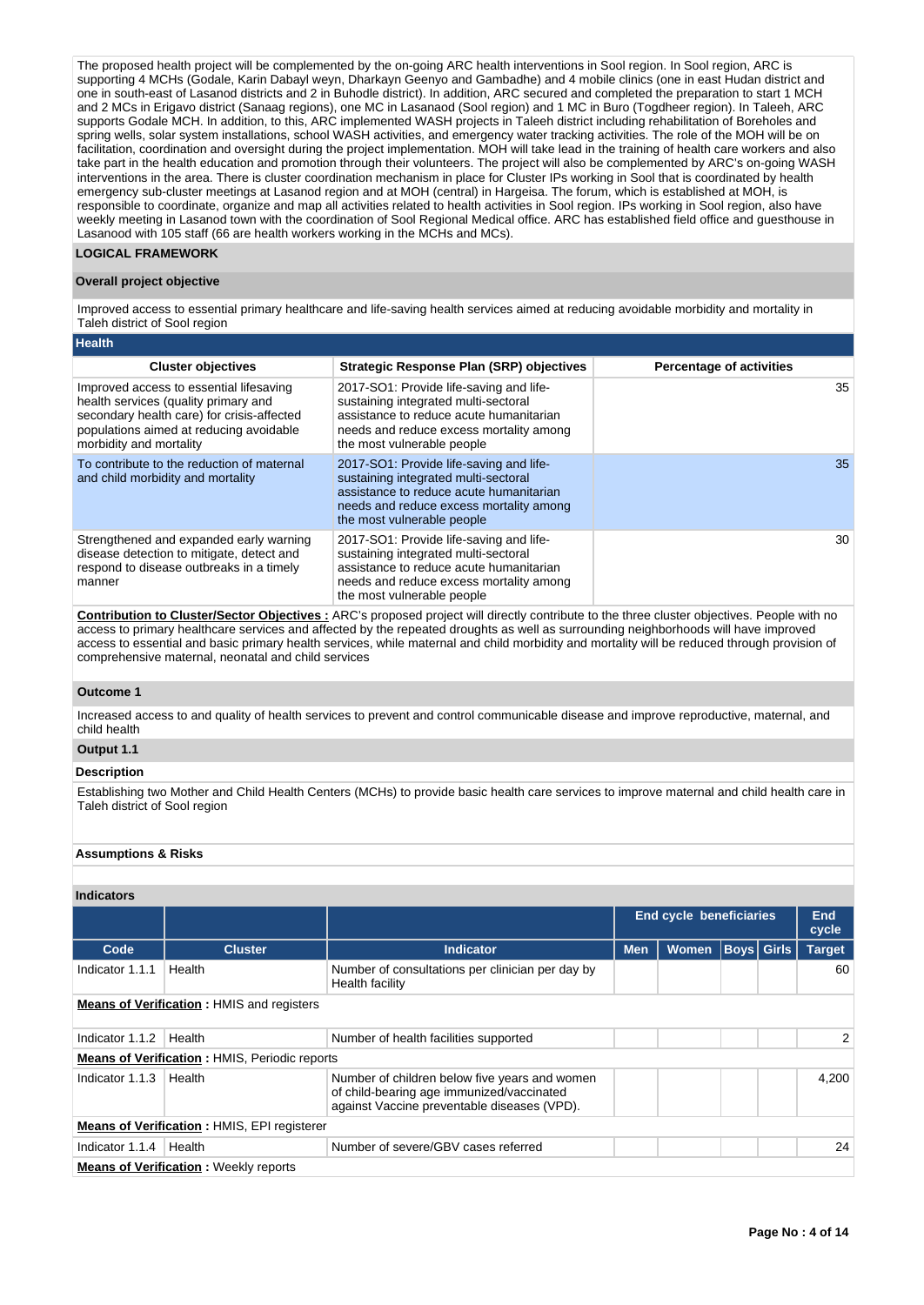| Indicator $1.1.5$ | Health | Number of health workers trained on common<br>illnesses and/or integrated management of<br>childhood illnesses, surveillance and emergency<br>preparedness for communicable disease<br>outbreaks. |  |  |  |  | 14 |
|-------------------|--------|---------------------------------------------------------------------------------------------------------------------------------------------------------------------------------------------------|--|--|--|--|----|
|-------------------|--------|---------------------------------------------------------------------------------------------------------------------------------------------------------------------------------------------------|--|--|--|--|----|

**Means of Verification :** Weakly report/monthly report/HMIS

# **Activities**

## **Activity 1.1.1**

## **Standard Activity : Primary health care services, consultations**

Treat illnesses by providing basic health care, including management of:AWD, ARI, malaria, intestinal parasites, anemia, ear infection, skin infection, UTI, febrile illnesses, rheumatoid arthritis/severe joint pain, hemorrhoids, sexually transmitted infections, and other diseases that contribute to pediatric and adult mortality and morbidity. Provide diagnosis, early detection and early referral for severely ill patients

## **Activity 1.1.2**

### **Standard Activity : Essential drugs and Medical equipments distribution**

Support the functionality two MCH's (Aroley and Lasacurdin) by hiring, with support of MOH, the necessary staffing, procure and delivery of MCH basic equipments; procure and delivery of basic drugs and supplies according to MOH standards. All staff seconded from the MOH to ensure the sustainability of the intervention. The number of staff for 2 MCHs are 22 (for each MCH: 1 head nurse, 2 qualified nurses, 2 auxiliary nurses, 1 midwife, 2 CHWs, 1 cleaner and 2 security guards)

## **Activity 1.1.3**

#### **Standard Activity : Immunisation campaign**

Children under five will receive all course of vaccination ending with PENTA 3 and Measles and women of child-bearing age will receive TT immunization/ vaccination services, 1120 are children under the age of 5 (498 male and 622 female). 3080 are WCBA.

#### **Activity 1.1.4**

#### **Standard Activity : Secondary health care and referral services**

Referral of severe/ GBV cases to nearby secondary hospitals and provision of CMR when needed.

### **Activity 1.1.5**

#### **Standard Activity : Emergency Preparedness and Response capacities**

Training 14 health workers on AWD and management of disease outbreak for 5 days for one time

#### **Output 1.2**

#### **Description**

Enhanced knowledge and skills for health care workers and increased awareness and education for communities in transforming their practices and living healthier lives

#### **Assumptions & Risks**

1. Timely approval of the project as per the emergency situation in Sool region is worsening time after time

2. Community support and participation

3. Government support and collaboration is in place

## **Indicators**

|                   |                |                                                                                                                                                                                                   | <b>End cycle beneficiaries</b>     |     |   |   | <b>End</b><br>cycle |  |  |  |
|-------------------|----------------|---------------------------------------------------------------------------------------------------------------------------------------------------------------------------------------------------|------------------------------------|-----|---|---|---------------------|--|--|--|
| Code              | <b>Cluster</b> | <b>Indicator</b>                                                                                                                                                                                  | Boys  Girls<br><b>Men</b><br>Women |     |   |   | <b>Target</b>       |  |  |  |
| Indicator 1.2.1   | Health         | Number of health workers trained on common<br>illnesses and/or integrated management of<br>childhood illnesses, surveillance and emergency<br>preparedness for communicable disease<br>outbreaks. |                                    |     |   |   | 14                  |  |  |  |
|                   |                | <b>Means of Verification:</b> Priodic report, Training report, Photos, Final project report                                                                                                       |                                    |     |   |   |                     |  |  |  |
| Indicator 1.2.2   | Health         | Number of people (men, women, boys and girls)<br>reached by health promotion message.                                                                                                             | 600                                | 600 | 0 | 0 | 1,200               |  |  |  |
|                   |                | <b>Means of Verification:</b> Priodic report, Training report, Photos, Final project report                                                                                                       |                                    |     |   |   |                     |  |  |  |
| <b>Activities</b> |                |                                                                                                                                                                                                   |                                    |     |   |   |                     |  |  |  |
| Activity 1.2.1    |                |                                                                                                                                                                                                   |                                    |     |   |   |                     |  |  |  |

#### **Standard Activity : Primary health care services, consultations**

Conduct health care workers' training on common illnesses and/or integrated management of childhood illnesses (ICCM) for 14 qualified and auxiliary nurses (7 males and 7 females) for 5days for one the time during lifetime of the program

#### **Activity 1.2.2**

#### **Standard Activity : Awareness campaigns and Social Mobilization**

Conduct RH education and promotion outreach sessions on reproductive health topics for women affected drought in Taleh district. This sessions will have 50 participants per session and will be conducted two times per months. Selecting target villages and within the MCH surroundings.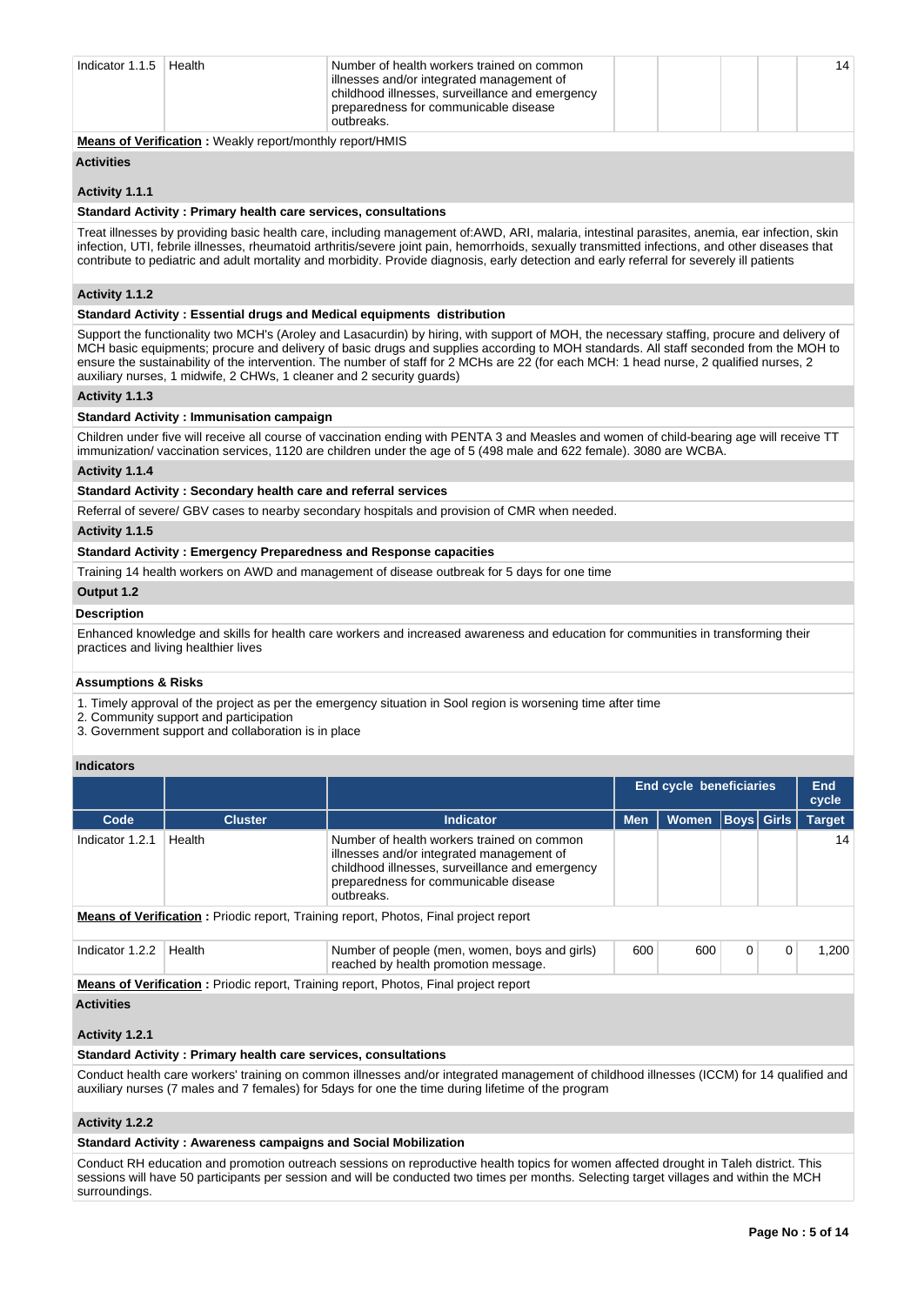## **M & R**

## **Monitoring & Reporting plan**

To ensure total inclusivity in its interventional approach, ARC will strengthen health service provision to the vulnerable population; work closely with MOH and health partners in Taleh. ARC has in place a variety of M&E tools including outcome tracking tools, analysis, and competency- based checklists that will be used to assess programme activities in the health context. All indicators will be drawn from the health cluster generated sub-sector indicator lists and together with ARC's global M&E result frame work , a good basis been established to measure performance.

A detailed monitoring and evaluation M&E plan with clearly defined performance indicators and in line with the time outlined in the workplan will be developed as an integral part of this project's design process. The plan will guide the review and assessments of programme targets at every two weeks. Every patient served will be recorded; Community Health Workers (CHW) will also record number of HHs/families reached with health messages. ARC will generate weekly reports from the patient registers and CHW reports and share with MOH and Cluster to feed into the weekly epidemiological data. Reproductive health data will be generated from the ANC and PNC registers and shared together with the medical data submitted to the MOH and Cluster.

## **Workplan**

| <b>Activitydescription</b>                                                                                                                                                                                                                                                                                                                                  | Year |          | 2            |              |              |              |              |              | 8            | 9   |              |                         | 12 |
|-------------------------------------------------------------------------------------------------------------------------------------------------------------------------------------------------------------------------------------------------------------------------------------------------------------------------------------------------------------|------|----------|--------------|--------------|--------------|--------------|--------------|--------------|--------------|-----|--------------|-------------------------|----|
| Activity 1.1.1: Treat illnesses by providing basic health care, including management<br>2017<br>of:AWD, ARI, malaria, intestinal parasites, anemia, ear infection, skin infection,                                                                                                                                                                          |      |          |              |              |              |              |              |              |              |     |              |                         | X  |
| UTI, febrile illnesses, rheumatoid arthritis/severe joint pain, hemorrhoids, sexually<br>transmitted infections, and other diseases that contribute to pediatric and adult<br>mortality and morbidity. Provide diagnosis, early detection and early referral for<br>severely ill patients                                                                   | 2018 | $\times$ | $\times$     |              | $x \times$   | ΙX.          | $\times$     | $\mathsf{X}$ | $\mathsf{X}$ | ΙX. | $\mathsf{x}$ | $\overline{\mathsf{x}}$ |    |
| Activity 1.1.2: Support the functionality two MCH's (Aroley and Lasacurdin) by<br>hiring, with support of MOH, the necessary staffing, procure and delivery of MCH                                                                                                                                                                                          | 2017 |          |              |              |              |              |              |              |              |     |              |                         | X  |
| basic equipments; procure and delivery of basic drugs and supplies according to<br>MOH standards. All staff seconded from the MOH to ensure the sustainability of<br>the intervention. The number of staff for 2 MCHs are 22 (for each MCH: 1 head<br>nurse, 2 qualified nurses, 2 auxiliary nurses, 1 midwife, 2 CHWs, 1 cleaner and 2<br>security guards) | 2018 | $\times$ |              |              | $X \times X$ |              | ΙX.          | $\mathsf{X}$ | $\mathsf{X}$ | Ιx. | ΙX.          | $\mathsf{X}$            |    |
| Activity 1.1.3: Children under five will receive all course of vaccination ending with<br>PENTA 3 and Measles and women of child-bearing age will receive TT<br>immunization/vaccination services, 1120 are children under the age of 5 (498)<br>male and 622 female). 3080 are WCBA.                                                                       | 2017 |          |              |              |              |              |              |              |              |     |              |                         | X  |
|                                                                                                                                                                                                                                                                                                                                                             | 2018 | <b>X</b> | $\mathsf{X}$ | $\mathsf{X}$ | $\mathsf{X}$ | <sup>X</sup> | $\mathsf{x}$ | Ιx.          | $x \times$   |     | $\mathsf{X}$ | $\mathsf{X}$            |    |
| Activity 1.1.4: Referral of severe/ GBV cases to nearby secondary hospitals and<br>provision of CMR when needed.                                                                                                                                                                                                                                            | 2017 |          |              |              |              |              |              |              |              |     |              |                         | X  |
|                                                                                                                                                                                                                                                                                                                                                             | 2018 | X.       | $x \times$   |              | $\mathsf{X}$ | <sup>X</sup> | $\mathsf{x}$ | Ιx.          | <b>X</b>     | ΙX. | ΙX.          | X                       |    |
| Activity 1.1.5: Training 14 health workers on AWD and management of disease<br>outbreak for 5 days for one time                                                                                                                                                                                                                                             | 2017 |          |              |              |              |              |              |              |              |     |              |                         | X  |
|                                                                                                                                                                                                                                                                                                                                                             | 2018 |          | X            |              |              |              |              |              |              |     |              |                         |    |
| Activity 1.2.1: Conduct health care workers' training on common illnesses and/or<br>integrated management of childhood illnesses (ICCM) for 14 qualified and auxiliary                                                                                                                                                                                      | 2017 |          |              |              |              |              |              |              |              |     |              |                         |    |
| nurses (7 males and 7 females) for 5days for one the time during lifetime of the<br>program                                                                                                                                                                                                                                                                 | 2018 |          | X            |              |              |              |              |              |              |     |              |                         |    |
| Activity 1.2.2: Conduct RH education and promotion outreach sessions on<br>reproductive health topics for women affected drought in Taleh district. This                                                                                                                                                                                                    | 2017 |          |              |              |              |              |              |              |              |     |              |                         | X  |
| sessions will have 50 participants per session and will be conducted two times per<br>months. Selecting target villages and within the MCH surroundings.                                                                                                                                                                                                    |      | X        | X            | $\mathsf{X}$ | $\mathsf{X}$ | X.           | $\times$     | ΙX.          | <b>X</b>     | ΙX. | IX.          | $\mathsf{I} \mathsf{X}$ |    |
| <b>OTHER INFO</b>                                                                                                                                                                                                                                                                                                                                           |      |          |              |              |              |              |              |              |              |     |              |                         |    |
| <b>Accountability to Affected Populations</b>                                                                                                                                                                                                                                                                                                               |      |          |              |              |              |              |              |              |              |     |              |                         |    |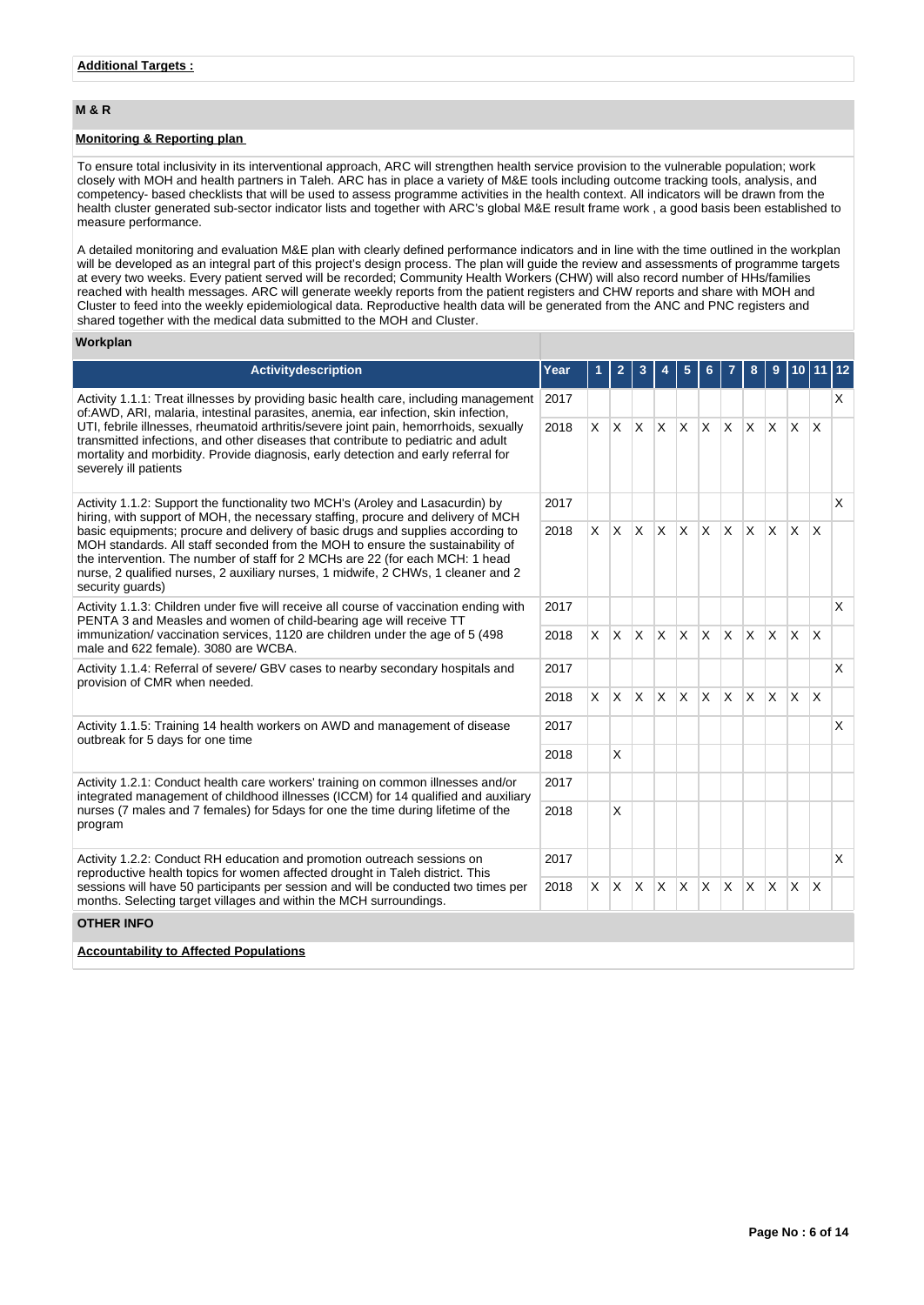ARC, through its standing presence in Sool, has good relationships with the local authorities and beneficiaries. The proposed project is based on information provided to ARC by potential beneficiaries as well as local authorities. ARC, as a matter of principle and tradition holds a grant opening workshop with all stakeholders invited before the launch of every project. The grant opening workshop is meant to introduce beneficiaries and stakeholders to the project, highlighting the key entitlements, the beneficiary selection criteria used or to be used, the design of the project and implementation policy of ARC and donor requirements. This act of inclusivity in during program launch and implementation opens the program up to public scrutiny and healthy beneficiary/donor/implementer dialogue.

Further, ARC conducts regular community meetings. During these meetings, the beneficiaries are informed about the project and their feedback is sought. This feedback is then communicated to ARC Management and the project design is changed accordingly (within donor rules and regulations). Do No Harm has been considered in the design stage of the project and will be ensured during implementation. At the end of the project, community feedback is sought again and lessons learned are incorporated into new project designs.

ARC and the line government authorities in collaboration with the key project stakeholders in Taleh district of Sool region will conduct the process of recruiting key positions for this project. The hiring process will be transparent and will ensure fair representation of groups and communities among staff members. ARC takes into consideration a number of critical issues when conducting its hiring. Some of the key considerations are: gender, people with disabilities (PWDs), and minority clan representation. Memberships of entities formed either to provide oversight or play different roles like vetting, endorsements or grievance-solving processes must draw their membership from the youth, women, men and Government cadre.

ARC actively coordinates with all relevant bodies and stakeholders, including the local and national level cluster system, the United Nations and other donors, international and local organizations, and all local and national level authorities. ARC incorporates transparent and community-led approaches in this and all projects; in the proposed project, communities will be engaged in all aspects of project design, implementation, and monitoring.

Project activities will be coordinated with ARC's existing and future projects in the health sector. Beneficiaries will benefit from ARC's active programming in Taleh district of Sool region in the sectors of Health, WASH, protection, and shelter through messaging on available services in the overlapping catchment areas. In Sool region, ARC is the only international NGOs that established an operational field office and guest house in Sool region (Las anod town)

#### **Implementation Plan**

ARC is proposing to implement this project through ARC staff in close coordination with local authorities. In this project, ARC is proposing to support two MCHs that will provide essential and basic healthcare services to the population affected by the drought. An inception meeting will be conducted with MOH (Somaliland) and other partners to share project objectives and activities and project areas.

Two MCHs will provide comprehensive service package of primary health care according to the EPHS framework. This framework provide the basic six priority components, which give more focus on mother and child services including EPI, ANC/PNC, delivery services, nutritional screening, GBV services, OPD and limited services of OPD, emergencies, free drugs/medicine, referral cases and other service. In addition, the clinic will report disease outbreaks according to Integrated Disease surveillance system (IDSR) of MOH.

The two MCHs will be staffed with two head nurses who will be the overall responsible parties for the health facilities (each MCH 1 head of nurse), six qualified nurses - each MCH three qualified nurses (two for consultations of children under five and one for those over five for each MCH), two midwives for reproductive health services, four auxiliary nurse for immunization and for nutrition screening and emergency cases (2 for each MCH), and four CHWs (each MCH two CHW) to do awareness and referral to link the clinic with the community. All staff inside the MCH will report to the head nurses. The head nurses are responsible for supervision of staff, cleanliness, and ensuring that supplies and equipment are available. The head nurse will report to Taleh district health officer, Sool RMO and ARC office in Las anod in Somaliand, ARC Las anod office will report to ARC Hargeisa office who reports to the Country Director.

The capacity of the staff will enhanced through training programs. ARC will request mentors and facilitator for MOH and existing universities in Sool region. All trainings programs will be followed by WHO, UNICEF, UNFPA and MOH protocols/guidelines. In addition, CHW will be oriented and training on ways to work and orient communities. In this, the level of community knowledge, practices and attitude toward living healthier will be increased. Particular focus will be given on drought health emergencies and how to prepare themselves any health problems that the community may face. Community health committee will be established and trained.

Referral will be used by WHO/MOH standard referral protocols. Priorities for referral will be: (a) pregnant mothers with complications, (b) children with AWD, measles and other communicable diseases; (c) moderate and severe malnourished children (d) MC will refer all cases to the nearest MCHs or Las anod hospital (e) vehicle of the MCs and ambulances will be used as means of transportation.

Financial management within ARC is headed by the Financial Controller based in Nairobi. The Finance Manager overseas the day-to-day operations and reporting and works closely with Hargeisa-based Finance Managers and Officer to ensure that all financial matters are in accordance with ARC and SHF rules and regulations.

ARC is a member of the health cluster in Somaliland and related sub-sectors including nutrition and emergency response forums

ARC will adhere to the implementation and M&E plan as submitted in the proposal. Before commencing implementation, a stakeholder meeting will be called and project activities will be shared with concerned partners and government ministries. Further, ARC will coordinate with the security department in the government/district commissioner's office

#### **Coordination with other Organizations in project area**

| Name of the organization                                                                    | Areas/activities of collaboration and rationale                                                                                                                                                                                                                                                                                                                                                                                                                                                                                                                                                                                          |
|---------------------------------------------------------------------------------------------|------------------------------------------------------------------------------------------------------------------------------------------------------------------------------------------------------------------------------------------------------------------------------------------------------------------------------------------------------------------------------------------------------------------------------------------------------------------------------------------------------------------------------------------------------------------------------------------------------------------------------------------|
| UNICEF, WHO, Somaliland MOH, Sool Region Medical Office, Save<br>the Children International | UNICEF is supporting nutrition and Vaccine supplies in Las anod<br>town located MCHs, WHO as the leading agency for health is an<br>important partner in the provision of health services in Sool, ARC<br>communicates regularly with the MOH and provides monthly reports<br>and HMIS report, while also attending all coordination meetings at<br>MOH, ARC communicates regularly and provides monthly reports<br>and attends all coordination meetings, Save the Children International<br>is implementing health activities in Sool region including Taleh<br>district. ARC will contact them to determine if synergies can be found |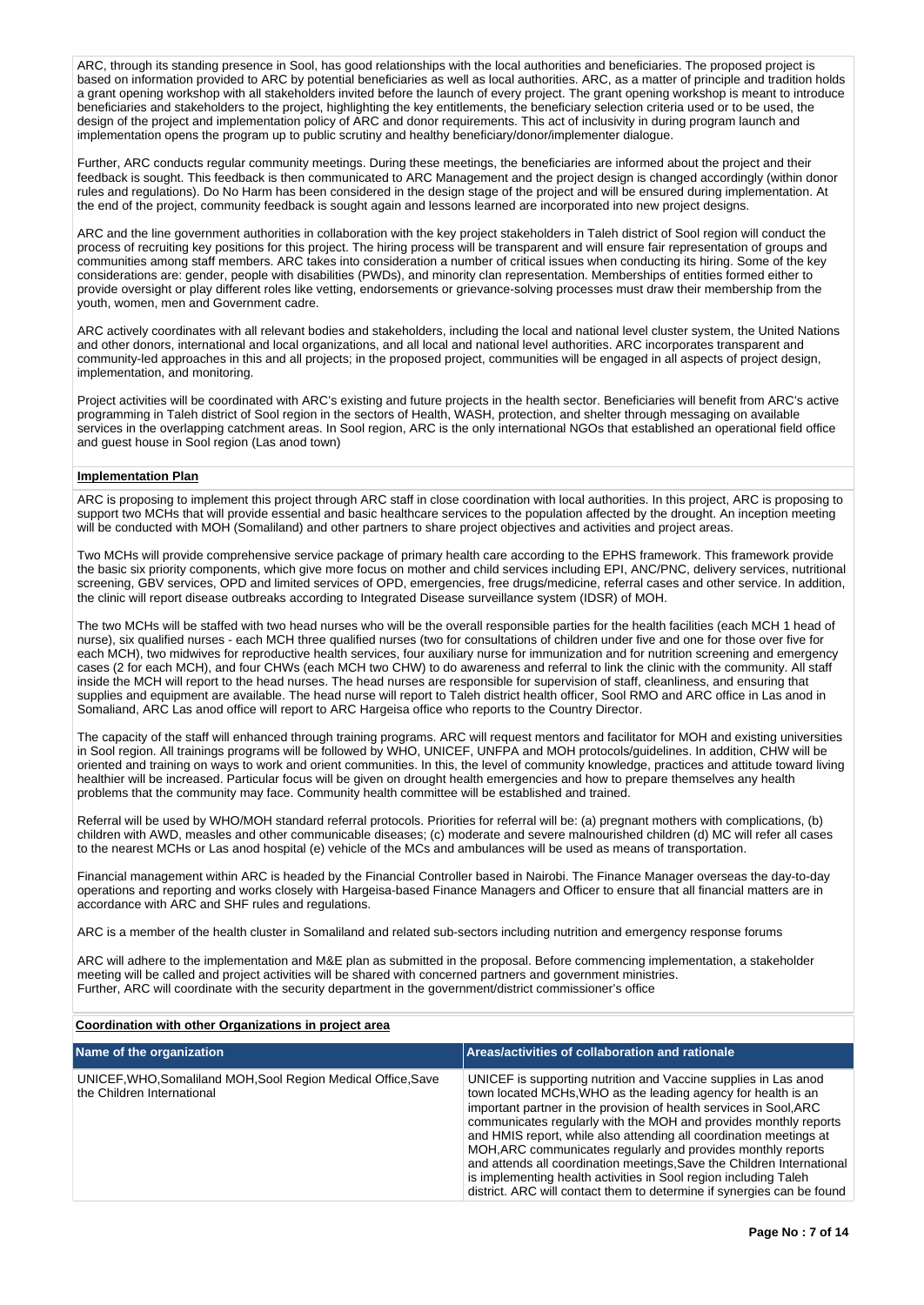#### **Environment Marker Of The Project**

A: Neutral Impact on environment with No mitigation

#### **Gender Marker Of The Project**

2a- The project is designed to contribute significantly to gender equality

, ,

#### **Justify Chosen Gender Marker Code**

ARC is committed to the Guidelines for Gender-Based Violence Interventions in Humanitarian Settings set forth by the Inter-Agency Standing Committee in 2005.

Through its health technical design, ARC involves IDP representative majority of which are women from the planning stage to implementation of the project. Women also make up 60% of the MCH staff, i.e. counselors, midwives, head nurses and CHWs. ARC strives to reduce the risks of exposure to gender-based violence (GBV) and ensure confidentiality of medical services for dignified care. The two MCHs will have a counseling room and provide survivors with psychosocial services. Medical services are provided in the MCH including Clinical Management of Rape. The project will target the most vulnerable by providing women and children with quality health services.

#### **Protection Mainstreaming**

ARC is committed to ensuring that protection of beneficiaries and do not harm principle is prioritized into all program responses. Protection principles will be integrated to improve the intervention and guaranteeing the protection of the population from exposure to threats related to humanitarian assistance, to empower beneficiaries to claim their rights, and to prompt duty-bearers to comply with their obligations. A rightsbased approached is applied, taking into consideration the needs of ethnic minorities, women, the elderly, and people living with disability. As such, the location of the mobile clinics are chosen strategically in order to reduce gender-based violence and other forms of violence and in a neutral location so that people from all ethnic groups in the area may be able to access healthcare

ARC incorporates a sustainable exit strategy into its programming and in the long term, the facility will be handed over to the Ministry of **Health** 

#### **Country Specific Information**

## **Safety and Security**

ARC is already present in the proposed area of intervention with staff and institutional infrastructure in place. However, ARC project success may be impacted negatively by the following external constraints:

-Deteriorating security situation: in order to overcome the security risks that may arise, ARC will work closely with United Nations Department of Security and Safety (UNDSS), the Somaliland National Security Agency (SNSA), and local clan leaders.

-Lack of access for monitoring purposes: ARC will have in its employment staff from the local community who will have access, even during challenging situations.

ARC Somaliland has a dedicated Director of Security at the headquarters level who is in daily contact with ARC Somalia staff and provides guidance and support. Minimum procedures are set out in ARC Somalia's Field Security Manual which all staff are aware of and abide by.

#### **Access**

ARC has been working in Sool including the three districts of Taleh, Hudun and Lasanod since June 2016, implementing WASH, health, emergency water tracking and unconditional cash transfer. ARC expects to keep good relationships with all actors in Sool and expects that this will allow ARC to work in the two MCHs without issues. ARC has reached more than 50 villages in Sool region through different interventions and more than 18 villages in Taleh. ARC implemented WASH projects in Arolay, which this project will support MCHs. All interventions ensure that benefits are being equally accessed by all, especially people in the most vulnerable situations. Protecting the security, privacy, and dignity of those who take part in our programs is at the center of all ARC interventions.

## **BUDGET**

| Code      | <b>Budget Line Description</b>    |           | D / S Quantity Unit | cost | <b>Duration</b><br>Recurran charged<br>ce | $\frac{9}{6}$<br>to CHF | <b>Total Cost</b> |
|-----------|-----------------------------------|-----------|---------------------|------|-------------------------------------------|-------------------------|-------------------|
|           | 1. Supplies (materials and goods) |           |                     |      |                                           |                         |                   |
| <b>NA</b> | <b>NA</b>                         | <b>NA</b> | $\mathbf 0$         | 0.00 | 0                                         | 0                       | 0.00              |
|           | <b>NA</b>                         |           |                     |      |                                           |                         |                   |
|           | <b>Section Total</b>              |           |                     |      |                                           |                         | 0.00              |
|           | 2. Transport and Storage          |           |                     |      |                                           |                         |                   |
| <b>NA</b> | <b>NA</b>                         | <b>NA</b> | $\mathbf 0$         | 0.00 | $\mathbf 0$                               | 0                       | 0.00              |
|           | <b>NA</b>                         |           |                     |      |                                           |                         |                   |
|           | <b>Section Total</b>              |           |                     |      |                                           |                         | 0.00              |
|           | 3. International Staff            |           |                     |      |                                           |                         |                   |
| <b>NA</b> | <b>NA</b>                         | <b>NA</b> | $\mathbf 0$         | 0.00 | $\mathbf 0$                               | $\mathbf 0$             | 0.00              |
|           | <b>NA</b>                         |           |                     |      |                                           |                         |                   |
|           | <b>Section Total</b>              |           |                     |      |                                           |                         | 0.00              |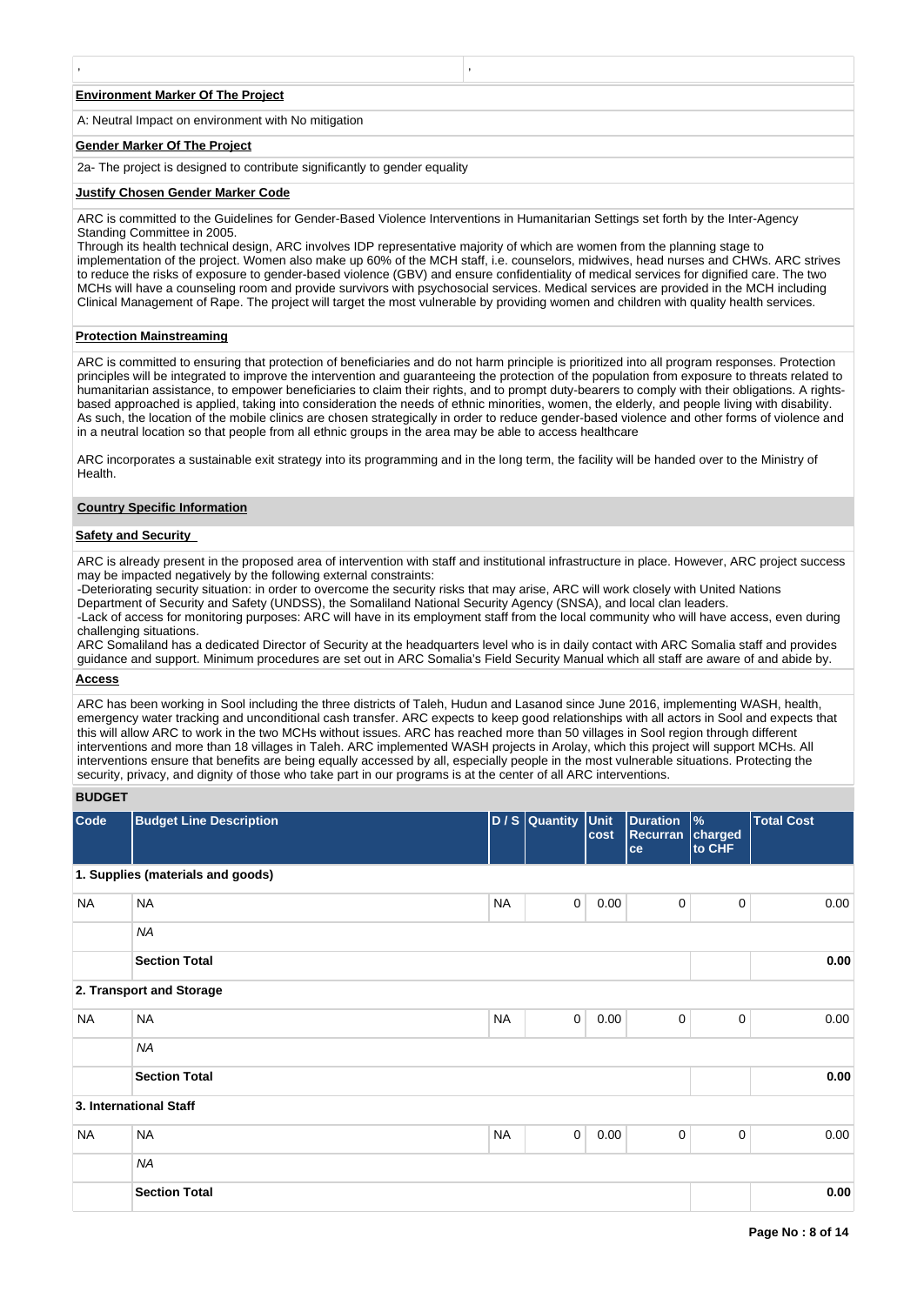| 4. Local Staff    |                                                              |           |             |          |             |           |          |
|-------------------|--------------------------------------------------------------|-----------|-------------|----------|-------------|-----------|----------|
| <b>NA</b>         | <b>NA</b>                                                    | <b>NA</b> | 0           | 0.00     | $\mathsf 0$ | $\pmb{0}$ | 0.00     |
|                   | <b>NA</b>                                                    |           |             |          |             |           |          |
|                   | <b>Section Total</b>                                         |           |             |          |             |           | 0.00     |
|                   | 5. Training of Counterparts                                  |           |             |          |             |           |          |
| <b>NA</b>         | <b>NA</b>                                                    | <b>NA</b> | 0           | 0.00     | $\pmb{0}$   | $\pmb{0}$ | 0.00     |
|                   | <b>NA</b>                                                    |           |             |          |             |           |          |
|                   | <b>Section Total</b>                                         |           |             |          |             |           | 0.00     |
|                   | 6. Contracts (with implementing partners)                    |           |             |          |             |           |          |
| <b>NA</b>         | <b>NA</b>                                                    | <b>NA</b> | $\mathbf 0$ | 0.00     | 0           | $\pmb{0}$ | 0.00     |
|                   | <b>NA</b>                                                    |           |             |          |             |           |          |
|                   | <b>Section Total</b>                                         |           |             |          |             |           | 0.00     |
|                   | 7. Other Direct Costs                                        |           |             |          |             |           |          |
| <b>NA</b>         | <b>NA</b>                                                    | <b>NA</b> | 0           | 0.00     | 0           | $\pmb{0}$ | 0.00     |
|                   | <b>NA</b>                                                    |           |             |          |             |           |          |
|                   | <b>Section Total</b>                                         |           |             |          |             |           | $0.00\,$ |
| 8. Indirect Costs |                                                              |           |             |          |             |           |          |
| <b>NA</b>         | <b>NA</b>                                                    | <b>NA</b> | 0           | 0.00     | 0           | $\pmb{0}$ | 0.00     |
|                   | <b>NA</b>                                                    |           |             |          |             |           |          |
|                   | <b>Section Total</b>                                         |           |             |          |             |           | $0.00\,$ |
|                   | 11. A:1 Staff and Other Personnel Costs: International Staff |           |             |          |             |           |          |
| <b>NA</b>         | <b>NA</b>                                                    | <b>NA</b> | 0           | 0.00     | $\pmb{0}$   | $\pmb{0}$ | 0.00     |
|                   | <b>NA</b>                                                    |           |             |          |             |           |          |
|                   | <b>Section Total</b>                                         |           |             |          |             |           | 0.00     |
|                   | 12. A:1 Staff and Other Personnel Costs: Local Staff         |           |             |          |             |           |          |
| <b>NA</b>         | <b>NA</b>                                                    | <b>NA</b> | $\pmb{0}$   | $0.00\,$ | 0           | $\pmb{0}$ | 0.00     |
|                   | <b>NA</b>                                                    |           |             |          |             |           |          |
|                   | <b>Section Total</b>                                         |           |             |          |             |           | 0.00     |
|                   | 13. B:2 Supplies, Commodities, Materials                     |           |             |          |             |           |          |
| <b>NA</b>         | <b>NA</b>                                                    | <b>NA</b> | $\pmb{0}$   | 0.00     | $\mathsf 0$ | $\pmb{0}$ | 0.00     |
|                   | <b>NA</b>                                                    |           |             |          |             |           |          |
|                   | <b>Section Total</b>                                         |           |             |          |             |           | 0.00     |
| 14. C:3 Equipment |                                                              |           |             |          |             |           |          |
| <b>NA</b>         | NA                                                           | $\sf NA$  | $\mathbf 0$ | $0.00\,$ | $\mathsf 0$ | $\pmb{0}$ | 0.00     |
|                   | <b>NA</b>                                                    |           |             |          |             |           |          |
|                   | <b>Section Total</b>                                         |           |             |          |             |           | $0.00\,$ |
|                   | 15. D:4 Contractual Services                                 |           |             |          |             |           |          |
| <b>NA</b>         | <b>NA</b>                                                    | <b>NA</b> | $\mathbf 0$ | $0.00\,$ | $\mathsf 0$ | $\pmb{0}$ | $0.00\,$ |
|                   | <b>NA</b>                                                    |           |             |          |             |           |          |
|                   | <b>Section Total</b>                                         |           |             |          |             |           | $0.00\,$ |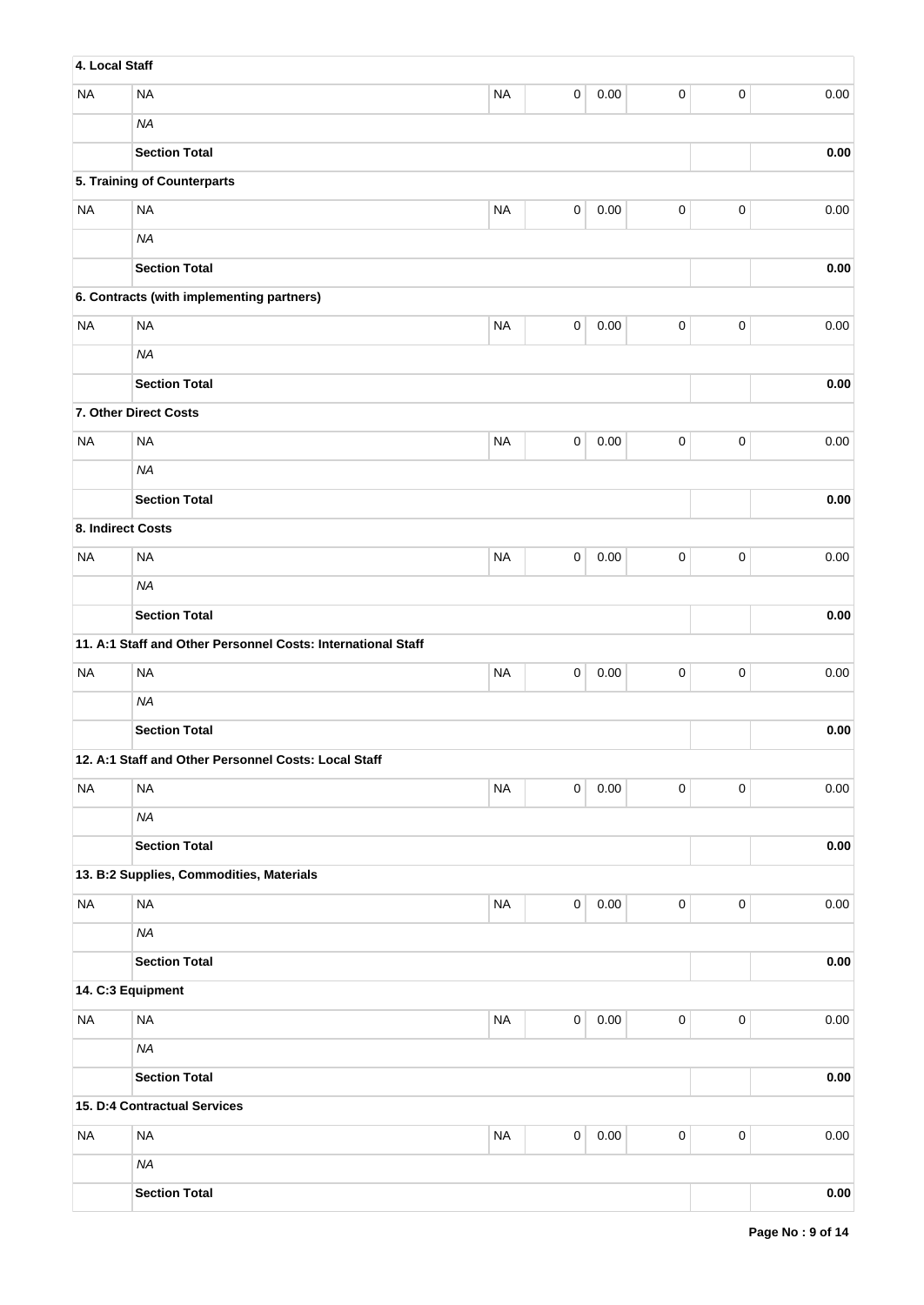| 16. E:5 Travel |                                                                                                                                                                                                                                                                                                                                                                 |           |                |                             |                   |        |           |
|----------------|-----------------------------------------------------------------------------------------------------------------------------------------------------------------------------------------------------------------------------------------------------------------------------------------------------------------------------------------------------------------|-----------|----------------|-----------------------------|-------------------|--------|-----------|
| <b>NA</b>      | <b>NA</b>                                                                                                                                                                                                                                                                                                                                                       | <b>NA</b> | 0              | 0.00                        | 0                 | 0      | 0.00      |
|                | ΝA                                                                                                                                                                                                                                                                                                                                                              |           |                |                             |                   |        |           |
|                | <b>Section Total</b>                                                                                                                                                                                                                                                                                                                                            |           |                |                             |                   |        | 0.00      |
|                | 17. F:6 Transfers and Grants to Counterparts                                                                                                                                                                                                                                                                                                                    |           |                |                             |                   |        |           |
| <b>NA</b>      | NA                                                                                                                                                                                                                                                                                                                                                              | NA        | 0              | 0.00                        | 0                 | 0      | 0.00      |
|                | <b>NA</b>                                                                                                                                                                                                                                                                                                                                                       |           |                |                             |                   |        |           |
|                | <b>Section Total</b>                                                                                                                                                                                                                                                                                                                                            |           |                |                             |                   |        | 0.00      |
|                | 18. G:7 General Operating and Other Direct Costs                                                                                                                                                                                                                                                                                                                |           |                |                             |                   |        |           |
| <b>NA</b>      | <b>NA</b>                                                                                                                                                                                                                                                                                                                                                       | <b>NA</b> | 0              | 0.00                        | 0                 | 0      | 0.00      |
|                | NA.                                                                                                                                                                                                                                                                                                                                                             |           |                |                             |                   |        |           |
|                | <b>Section Total</b>                                                                                                                                                                                                                                                                                                                                            |           |                |                             |                   |        | 0.00      |
|                | 19. H.8 Indirect Programme Support Costs                                                                                                                                                                                                                                                                                                                        |           |                |                             |                   |        |           |
| <b>NA</b>      | <b>NA</b>                                                                                                                                                                                                                                                                                                                                                       | <b>NA</b> | 0              | 0.00                        | 0                 | 0      | 0.00      |
|                | ΝA                                                                                                                                                                                                                                                                                                                                                              |           |                |                             |                   |        |           |
|                | <b>Section Total</b>                                                                                                                                                                                                                                                                                                                                            |           |                |                             |                   |        | 0.00      |
|                | 20. Staff and Other Personnel Costs                                                                                                                                                                                                                                                                                                                             |           |                |                             |                   |        |           |
| 1.1            | <b>Country Director</b>                                                                                                                                                                                                                                                                                                                                         | D         |                | 1 13,80<br>0.00             | $12 \overline{ }$ | 5.00   | 8,280.00  |
|                | The CD provides overall leadership and management to ARC Somalias Program. He is based in Mogadishu with travel to Nairobi<br>to coordinate with donor and UN agencies . 5% of his salary will be charged to this project.                                                                                                                                      |           |                |                             |                   |        |           |
| 1.2            | <b>Finance Controller</b>                                                                                                                                                                                                                                                                                                                                       | D         |                | $1 \overline{7,500}$<br>.00 | 12                | 3.00   | 2,700.00  |
|                | The FC is responsible for the final budgetary oversight and overseas the day-to-day operations and reporting and works closely<br>with Hargeisa-based Finance Managers and Officer to ensure that all financial matters are in accordance with ARC and SHF<br>rules and regulations. 3% of his salary will be charged to this project.                          |           |                |                             |                   |        |           |
| 1.3            | Program Manager Somaliland                                                                                                                                                                                                                                                                                                                                      | D         | 1 <sup>1</sup> | 4,950<br>.00                | $12 \overline{ }$ | 3.00   | 1.782.00  |
|                | The Program Manager provides overall leadership and management to ARC Somalilands Program and is responsible for all<br>projects in Somaliland. He is based in Hargeisa . 3% of his salary will be charged to this project.                                                                                                                                     |           |                |                             |                   |        |           |
| 1.4            | Senior Grants Manager                                                                                                                                                                                                                                                                                                                                           | D         |                | $1 \overline{7,500}$<br>.00 | 12                | 3.00   | 2,700.00  |
|                | The SGM provides works with all managers to ensure that project delivery is in line with donor requirements. She is based in                                                                                                                                                                                                                                    |           |                |                             |                   |        |           |
| 1.5            | Mogadishu with travel to Nairobi to coordinate with donor and UN agencies . 3% of his/her salary will be charged to this project.<br><b>Health Technical Coordinator</b>                                                                                                                                                                                        | D         |                | $1 \mid 5,700$              | 12                | 20.00  | 13,680.00 |
|                |                                                                                                                                                                                                                                                                                                                                                                 |           |                | .00                         |                   |        |           |
|                | The Health Technical Coordinator provides overall leadership and management to ARC Somalias Health Program and is<br>responsible for the delivery of this project. He is based in Mogadishu with travel to Nairobi and other locations to oversea<br>projects and to coordinate with donor and UN agencies . 20% of his salary will be charged to this project. |           |                |                             |                   |        |           |
| 1.6            | Health officer (Laasaanood)                                                                                                                                                                                                                                                                                                                                     | D         |                | $1 \mid 1,500$<br>.00       | 12                | 40.00  | 7,200.00  |
|                | This position is a medical doctor that provides team management and direct management for this project. He is based in<br>Lascanood will be responsible for holding and coordinating health education sessions. Accordingly, 40% of his salary is charged<br>to this project                                                                                    |           |                |                             |                   |        |           |
| 1.7            | Field Office Manager (Lasanod)                                                                                                                                                                                                                                                                                                                                  | D         |                | $1 \quad 2,283$             | 12                | 25.00  | 6,849.00  |
|                | This position is in charge of the LasCanood field office and all staff and projects in the area. He is based in Lascanood and 25%<br>of his salary are charged to this project                                                                                                                                                                                  |           |                | .00                         |                   |        |           |
| 1.8            | Admin/Finance Officer                                                                                                                                                                                                                                                                                                                                           | D         |                | $1 \mid 1,370$<br>.00       | 12                | 25.00  | 4,110.00  |
|                | This position is works closely with the LasCanood field office manager and ensures all finance and admin matters are handled in<br>line with ARC and donor requirements. He is based in Lascanood and 25% of his salary are charged to this project                                                                                                             |           |                |                             |                   |        |           |
| 1.9            | Head Nurse                                                                                                                                                                                                                                                                                                                                                      | D         |                | 2 400.0<br>0                | 12                | 100.00 | 9,600.00  |
|                | Two head Nurses will oversea the activities in the MCHs. 100% of their salary in line with ARC salary scale - including all benefits<br>- are charged to this project                                                                                                                                                                                           |           |                |                             |                   |        |           |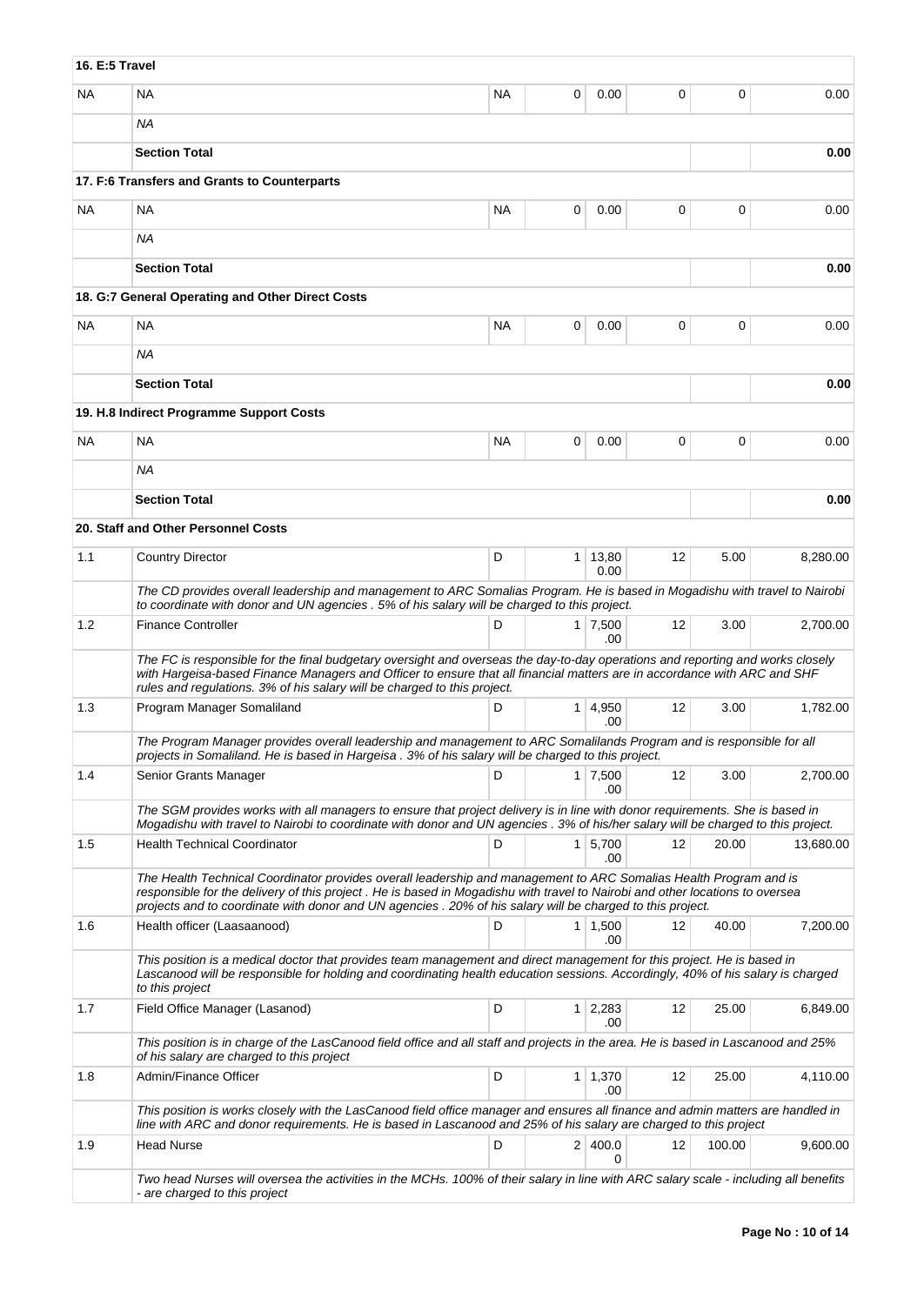| 1.10    | <b>Qualified Nurse</b>                                                                                                                                                                                                                                                                                                                                                                                                                                                                                                                                                                                                                                                                                        | D  | 4              | 400.0                      | 12 | 100.00 | 19,200.00  |  |  |
|---------|---------------------------------------------------------------------------------------------------------------------------------------------------------------------------------------------------------------------------------------------------------------------------------------------------------------------------------------------------------------------------------------------------------------------------------------------------------------------------------------------------------------------------------------------------------------------------------------------------------------------------------------------------------------------------------------------------------------|----|----------------|----------------------------|----|--------|------------|--|--|
|         | 4 qualified Nurses will function as the primary contact for patients in the two MCHs. 100% of their salary in line with ARC salary<br>scale - including all benefits - are charged to this project                                                                                                                                                                                                                                                                                                                                                                                                                                                                                                            |    |                |                            |    |        |            |  |  |
| 1.11    | <b>Auxiliary Nurse</b>                                                                                                                                                                                                                                                                                                                                                                                                                                                                                                                                                                                                                                                                                        | D  |                | 4 200.0<br>0               | 12 | 100.00 | 9,600.00   |  |  |
|         | Four Auxiliary Nurses will work closely with the qualified nurses to provide information and referrals as well as other services for<br>the patients in the two MCHs. 100% of their salary in line with ARC salary scale - including all benefits - are charged to this<br>project                                                                                                                                                                                                                                                                                                                                                                                                                            |    |                |                            |    |        |            |  |  |
| 1.12    | midwifes                                                                                                                                                                                                                                                                                                                                                                                                                                                                                                                                                                                                                                                                                                      | D  |                | 2 400.0<br>0               | 12 | 100.00 | 9,600.00   |  |  |
|         | Two qualified Midwifes provide care, advise and support to women before during and after childbirth. 100% of their salary in line<br>with ARC salary scale - including all benefits - are charged to this project                                                                                                                                                                                                                                                                                                                                                                                                                                                                                             |    |                |                            |    |        |            |  |  |
| 1.13    | <b>Community Health Workers</b>                                                                                                                                                                                                                                                                                                                                                                                                                                                                                                                                                                                                                                                                               | D  |                | 4 200.0<br>0               | 12 | 100.00 | 9,600.00   |  |  |
|         | Four Community Health Workers will raise awareness on available services, maintain records and facilitate referrals. 100% of<br>their salary in line with ARC salary scale - including all benefits - are charged to this project                                                                                                                                                                                                                                                                                                                                                                                                                                                                             |    |                |                            |    |        |            |  |  |
| 1.14    | cleaners                                                                                                                                                                                                                                                                                                                                                                                                                                                                                                                                                                                                                                                                                                      | D  |                | 2   80.00                  | 12 | 100.00 | 1,920.00   |  |  |
|         | One cleaner in each MCH will ensure a hygienic and clean environment for the health workers and the patients. 100% of their<br>salary in line with ARC salary scale - including all benefits - are charged to this project                                                                                                                                                                                                                                                                                                                                                                                                                                                                                    |    |                |                            |    |        |            |  |  |
| 1.15    | security guards                                                                                                                                                                                                                                                                                                                                                                                                                                                                                                                                                                                                                                                                                               | D. |                | 4 80.00                    | 12 | 100.00 | 3.840.00   |  |  |
|         | Two security guards in each MCH will ensure a safe environment for the health workers and the patients. 100% of their salary in<br>line with ARC salary scale - including all benefits - are charged to this project                                                                                                                                                                                                                                                                                                                                                                                                                                                                                          |    |                |                            |    |        |            |  |  |
|         | <b>Section Total</b>                                                                                                                                                                                                                                                                                                                                                                                                                                                                                                                                                                                                                                                                                          |    |                |                            |    |        | 110,661.00 |  |  |
|         | 21. Supplies, Commodities, Materials                                                                                                                                                                                                                                                                                                                                                                                                                                                                                                                                                                                                                                                                          |    |                |                            |    |        |            |  |  |
| 2.1     | <b>Health Education session</b>                                                                                                                                                                                                                                                                                                                                                                                                                                                                                                                                                                                                                                                                               | D  | 1 <sup>1</sup> | 500.0                      | 12 | 100.00 | 6,000.00   |  |  |
|         | and other community mobilization activities. Health education sessions and outreach will adopt a variety of strategies to reach<br>different audiences with unique patterns of behaviour and needs, such as visitors to health facilities, children in schools, women<br>headed households and working women through marketplace visits, community visits and household visits for disabled or elderly<br>persons facing mobility challenges. Campaigns will be conducted in health facility catchment areas to provide clear links to<br>accessible health services. Each session lasts one day and targets at least 100 beneficiaries per session. One session shall be<br>held every month/ 1year          |    |                |                            |    |        |            |  |  |
| $2.2\,$ | Furniture/supplies for 2 MCHs                                                                                                                                                                                                                                                                                                                                                                                                                                                                                                                                                                                                                                                                                 | D  |                | $1 \mid 2,770$<br>.00      | 1  | 100.00 | 2,770.00   |  |  |
|         | ARC will purchase the furniture and supplies needed for the two MCHs. Details can be found in the BOQ.                                                                                                                                                                                                                                                                                                                                                                                                                                                                                                                                                                                                        |    |                |                            |    |        |            |  |  |
| 2.3     | Clinical staff supplies                                                                                                                                                                                                                                                                                                                                                                                                                                                                                                                                                                                                                                                                                       | D  |                | $1 \mid 2,284 \mid$<br>.00 |    | 100.00 | 2,284.00   |  |  |
|         | To ensure ongoing delivery of essential health services, ARC will provide health facilities with basic supplies, including uniforms,<br>gloves, stationary and administrative supplies. Please the detailed BOQ.                                                                                                                                                                                                                                                                                                                                                                                                                                                                                              |    |                |                            |    |        |            |  |  |
| 2.4     | Pharmaceuticals                                                                                                                                                                                                                                                                                                                                                                                                                                                                                                                                                                                                                                                                                               | D  |                | 1 17,41<br>3.75            | 1  | 100.00 | 17,413.75  |  |  |
|         | ARC will purchase the pharmaceuticals needed to adequately treat patients in the two MCHs.Please the detailed BOQ                                                                                                                                                                                                                                                                                                                                                                                                                                                                                                                                                                                             |    |                |                            |    |        |            |  |  |
| 2.5     | Medical supplies and equipment                                                                                                                                                                                                                                                                                                                                                                                                                                                                                                                                                                                                                                                                                | D  |                | 1 9,999<br>.00             | 1  | 100.00 | 9,999.00   |  |  |
|         | To ensure ongoing delivery of essential health services, ARC will provide health facilities with basic supplies, including uniforms,<br>gloves, stationary and administrative supplies. Please the detailed BOQ.                                                                                                                                                                                                                                                                                                                                                                                                                                                                                              |    |                |                            |    |        |            |  |  |
| 2.6     | Transportation of Medical Supplies and Pharmaceuticals                                                                                                                                                                                                                                                                                                                                                                                                                                                                                                                                                                                                                                                        | D  |                | $1 \mid 3,736$<br>.00      | 1  | 100.00 | 3,736.00   |  |  |
|         | As detailed in the attached BOQ, ARC proposes to pay for transportation of medical/Non medical supplies and pharmaceuticals<br>from Nairobi to Las Canood. This involves plane and road transport. ARC estimated the price based on experience from previous<br>projects.                                                                                                                                                                                                                                                                                                                                                                                                                                     |    |                |                            |    |        |            |  |  |
| 2.7     | Training of healthcare workers (IMCI)                                                                                                                                                                                                                                                                                                                                                                                                                                                                                                                                                                                                                                                                         | D  |                | 1 2,044<br>.00.            | 1  | 100.00 | 2,044.00   |  |  |
|         | health workers will receive Integrated Community Case Management Training, which is a WHO recommended module for<br>Community Health workers (CHW's)which complements Integrated Management of Childhood Illnesses (IMCI) required by<br>national protocol for qualified health workers. ICCM training includes modules of Measurement of Upper Arm Circumference<br>(MUAC) and Management of Acute Malnutrition (MAM). Techniques on provision of community health education topics for<br>behaviour change will also be included. 8 Participants from ARC and 4 from Other Organisation will participate and the session<br>will take 4 days. Transportation will be provided between Las Caanod and Tallex |    |                |                            |    |        |            |  |  |
| 2.8     | Training of healthcare workers (BEMOC)                                                                                                                                                                                                                                                                                                                                                                                                                                                                                                                                                                                                                                                                        | D  | 1 <sup>1</sup> | 3,435<br>.00               | 1  | 80.00  | 2,748.00   |  |  |
|         | ARC proposes comprehensive on the job Basic Emergency Obstetric Care (BEmOC) training to ensure delivery of MISP to be<br>provided as one session. 6 Participants from Arc and 4 From Other Organisation will attend for 5 sessions 5 days.                                                                                                                                                                                                                                                                                                                                                                                                                                                                   |    |                |                            |    |        |            |  |  |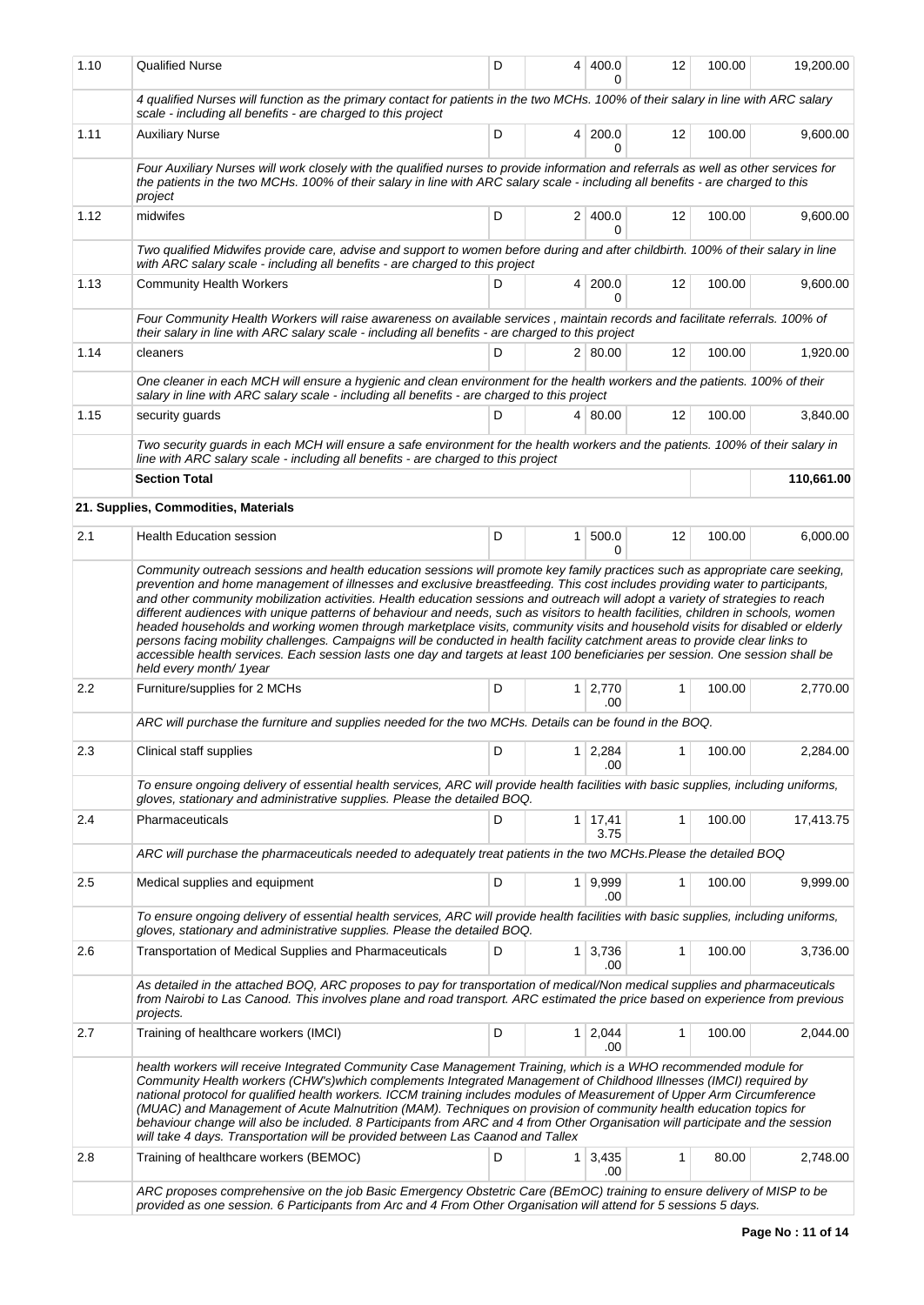| 2.9        | <b>Health Facility Supplies</b>                                                                                                                                                                                                                                                                               | D         | 1              | 1,936<br>.14   | 1            | 100.00 | 1,936.14  |
|------------|---------------------------------------------------------------------------------------------------------------------------------------------------------------------------------------------------------------------------------------------------------------------------------------------------------------|-----------|----------------|----------------|--------------|--------|-----------|
|            | ARC will purchase supplies necessary for the operation of the two MCH. 50 teams of around 4 teams/per month: 2 teams per<br>MCH.                                                                                                                                                                              |           |                |                |              |        |           |
| 2.10       | For details pls refer to the attached BOQ.<br><b>Health Facility Utilities</b>                                                                                                                                                                                                                                | D         | 1 <sup>1</sup> | 2,880          | $\mathbf{1}$ | 100.00 | 2,880.00  |
|            |                                                                                                                                                                                                                                                                                                               |           |                | .00            |              |        |           |
|            | ARC will purchase utilities necessary for the operation of the two MCH. For details pls refer to the attached BOQ.                                                                                                                                                                                            |           |                |                |              |        |           |
| 2.11       | Training: AWD Case Management                                                                                                                                                                                                                                                                                 | D         | 1 <sup>1</sup> | 4,495<br>.00   | 1            | 100.00 | 4,495.00  |
|            | ARC proposes comprehensive training on AWD/Case Management, with 12 Participants from Arc and 4 From Other<br>Organisatios. For more information please find detailed BOQ.                                                                                                                                    |           |                |                |              |        |           |
|            | <b>Section Total</b>                                                                                                                                                                                                                                                                                          |           |                |                |              |        | 56,305.89 |
|            | 22. Equipment                                                                                                                                                                                                                                                                                                 |           |                |                |              |        |           |
| NA.        | <b>NA</b>                                                                                                                                                                                                                                                                                                     | <b>NA</b> | 0              | 0.00           | 0            | 0      | 0.00      |
|            | <b>NA</b>                                                                                                                                                                                                                                                                                                     |           |                |                |              |        |           |
|            | <b>Section Total</b>                                                                                                                                                                                                                                                                                          |           |                |                |              |        | 0.00      |
|            | 23. Contractual Services                                                                                                                                                                                                                                                                                      |           |                |                |              |        |           |
| NA.        | <b>NA</b>                                                                                                                                                                                                                                                                                                     | <b>NA</b> | 0              | 0.00           | 0            | 0      | 0.00      |
|            | <b>NA</b>                                                                                                                                                                                                                                                                                                     |           |                |                |              |        |           |
|            | <b>Section Total</b>                                                                                                                                                                                                                                                                                          |           |                |                |              |        | 0.00      |
| 24. Travel |                                                                                                                                                                                                                                                                                                               |           |                |                |              |        |           |
|            |                                                                                                                                                                                                                                                                                                               |           |                |                |              |        |           |
| 5.1        | Travel and Per diem                                                                                                                                                                                                                                                                                           | D         | 1              | 12,59<br>0.00  | 1            | 100.00 | 12,590.00 |
|            | Trips of air travel costs are requested to help ensure project oversight by finance controller to ensure compliance through travel<br>associated with auditing. Additionally, the health technical cordintaor wil travel to offer techincal support oversight. Please see<br>travel BoQ in attached documents |           |                |                |              |        |           |
|            | <b>Section Total</b>                                                                                                                                                                                                                                                                                          |           |                |                |              |        | 12,590.00 |
|            | 25. Transfers and Grants to Counterparts                                                                                                                                                                                                                                                                      |           |                |                |              |        |           |
| <b>NA</b>  | <b>NA</b>                                                                                                                                                                                                                                                                                                     | <b>NA</b> | 0              | 0.00           | 0            | 0      | 0.00      |
|            | <b>NA</b>                                                                                                                                                                                                                                                                                                     |           |                |                |              |        |           |
|            | <b>Section Total</b>                                                                                                                                                                                                                                                                                          |           |                |                |              |        | 0.00      |
|            | 26. General Operating and Other Direct Costs                                                                                                                                                                                                                                                                  |           |                |                |              |        |           |
|            |                                                                                                                                                                                                                                                                                                               |           |                |                |              |        |           |
| 7.1        | Rent for Office in Somaliland/Las Canood                                                                                                                                                                                                                                                                      | D         | 1              | 3,000<br>.00   | 12           | 15.00  | 5,400.00  |
|            | ARC is proposing to pay a percentage of rent paid for the ARC offices where staff that is directly working under this grant is<br>located                                                                                                                                                                     |           |                |                |              |        |           |
|            | Thus ARC seeks rent for las canood office. ARC staff needs a place to work. See BoQ for complete breakdown                                                                                                                                                                                                    |           |                |                |              |        |           |
| 7.2        | Communication(Airtime,Internet)                                                                                                                                                                                                                                                                               | D         | 1 <sup>1</sup> | 10,80<br>0.00  | 1            | 50.00  | 5,400.00  |
|            | ARC is budgeting for communication. This includes air time for staff and a percentage of the internet costs as well as the Satelite<br>phone costs in sool office. See BoQ for complete breakdown.                                                                                                            |           |                |                |              |        |           |
| 7.3        | Stationary for ARC offices in Somaliland                                                                                                                                                                                                                                                                      | D         |                | $1 \mid 1,173$ | 1            | 20.00  | 234.68    |
|            | ARC is proposing to purchase paper, note books, and writing/printing materials for Las Canood offices - as outlined in the                                                                                                                                                                                    |           |                | .40            |              |        |           |
|            | detailed BoQ.                                                                                                                                                                                                                                                                                                 |           |                |                |              |        |           |
| 7.4        | Bank Charges (1.2% transfer rate)                                                                                                                                                                                                                                                                             | D         | 1 <sup>1</sup> | 3,260<br>.87   | 1            | 100.00 | 3,260.87  |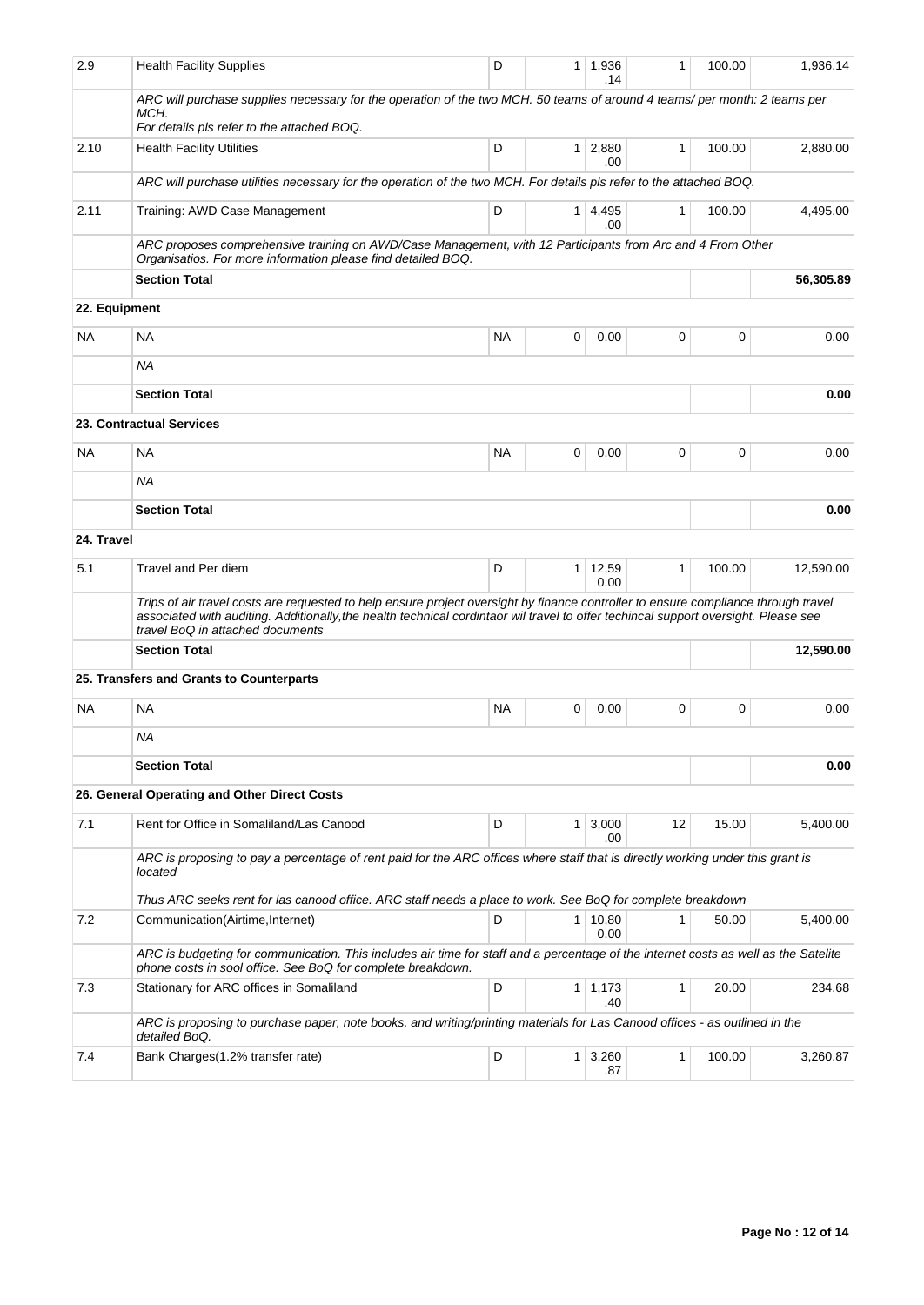| ARCs bank charges 1.63% for each transfer that goes to Somalia. |            |           |            |  |  |  |  |
|-----------------------------------------------------------------|------------|-----------|------------|--|--|--|--|
| <b>Section Total</b>                                            |            |           |            |  |  |  |  |
| <b>SubTotal</b>                                                 | 46.00      |           | 193,852.44 |  |  |  |  |
| <b>Direct</b>                                                   | 193,852.44 |           |            |  |  |  |  |
| Support                                                         |            |           |            |  |  |  |  |
| <b>PSC Cost</b>                                                 |            |           |            |  |  |  |  |
| <b>PSC Cost Percent</b>                                         |            |           | 7.00       |  |  |  |  |
| <b>PSC Amount</b>                                               |            | 13,569.67 |            |  |  |  |  |
| <b>Total Cost</b>                                               |            |           | 207,422.11 |  |  |  |  |

# **Project Locations**

| <b>Location</b>           | <b>Estimated</b><br>percentage<br>of budget<br>for each<br><b>location</b> | <b>Estimated number of beneficiaries</b><br>for each location |              |                   |  |               | <b>Activity Name</b>                                                                                                                                                                                                                                                                                                                                                                                                                                                                                                                                                                                                                                                                                                                                                                                                                                                                                                                                                                                                                                                                                                                                                                                                                                                                                                                                                                                                                                                                                                                                                                                                                                                                                                                                                                                                                                                                                                                                            |
|---------------------------|----------------------------------------------------------------------------|---------------------------------------------------------------|--------------|-------------------|--|---------------|-----------------------------------------------------------------------------------------------------------------------------------------------------------------------------------------------------------------------------------------------------------------------------------------------------------------------------------------------------------------------------------------------------------------------------------------------------------------------------------------------------------------------------------------------------------------------------------------------------------------------------------------------------------------------------------------------------------------------------------------------------------------------------------------------------------------------------------------------------------------------------------------------------------------------------------------------------------------------------------------------------------------------------------------------------------------------------------------------------------------------------------------------------------------------------------------------------------------------------------------------------------------------------------------------------------------------------------------------------------------------------------------------------------------------------------------------------------------------------------------------------------------------------------------------------------------------------------------------------------------------------------------------------------------------------------------------------------------------------------------------------------------------------------------------------------------------------------------------------------------------------------------------------------------------------------------------------------------|
|                           |                                                                            | Men                                                           | <b>Women</b> | <b>Boys</b>       |  | Girls   Total |                                                                                                                                                                                                                                                                                                                                                                                                                                                                                                                                                                                                                                                                                                                                                                                                                                                                                                                                                                                                                                                                                                                                                                                                                                                                                                                                                                                                                                                                                                                                                                                                                                                                                                                                                                                                                                                                                                                                                                 |
| Sool -> Taleex -> Arooley |                                                                            | 100 3,480                                                     |              | 5,845 5,445 6,221 |  |               | 20,99 Activity 1.1.1 : Treat illnesses by providing basic<br>health care, including management of: AWD, ARI,<br>malaria, intestinal parasites, anemia, ear<br>infection, skin infection, UTI, febrile illnesses,<br>rheumatoid arthritis/severe joint pain,<br>hemorrhoids, sexually transmitted infections, and<br>other diseases that contribute to pediatric and<br>adult mortality and morbidity. Provide diagnosis,<br>early detection and early referral for severely ill<br>patients<br>Activity 1.1.2 : Support the functionality two<br>MCH's (Aroley and Lasacurdin) by hiring, with<br>support of MOH, the necessary staffing, procure<br>and delivery of MCH basic equipments; procure<br>and delivery of basic drugs and supplies<br>according to MOH standards. All staff seconded<br>from the MOH to ensure the sustainability of the<br>intervention. The number of staff for 2 MCHs are<br>22 (for each MCH: 1 head nurse, 2 qualified<br>nurses, 2 auxiliary nurses, 1 midwife, 2 CHWs, 1<br>cleaner and 2 security guards)<br>Activity 1.1.3 : Children under five will receive all<br>course of vaccination ending with PENTA 3 and<br>Measles and women of child-bearing age will<br>receive TT immunization/vaccination services,<br>1120 are children under the age of 5 (498 male<br>and 622 female). 3080 are WCBA.<br>Activity 1.2.1 : Conduct health care workers'<br>training on common illnesses and/or integrated<br>management of childhood illnesses (ICCM) for 14<br>qualified and auxiliary nurses (7 males and 7<br>females) for 5 days for one the time during<br>lifetime of the program<br>Activity 1.2.2 : Conduct RH education and<br>promotion outreach sessions on reproductive<br>health topics for women affected drought in<br>Taleh district. This sessions will have 50<br>participants per session and will be conducted<br>two times per months. Selecting target villages<br>and within the MCH surroundings. |

# **Documents**

| <b>Category Name</b>    | Document Description                               |
|-------------------------|----------------------------------------------------|
| <b>Budget Documents</b> | ARC BOQ 2 MCH Taleex.xlsx                          |
| <b>Budget Documents</b> | ARC BOQ-Updated.xlsx                               |
| <b>Budget Documents</b> | ARC Review comments-addressed OCHA comments 2.docx |